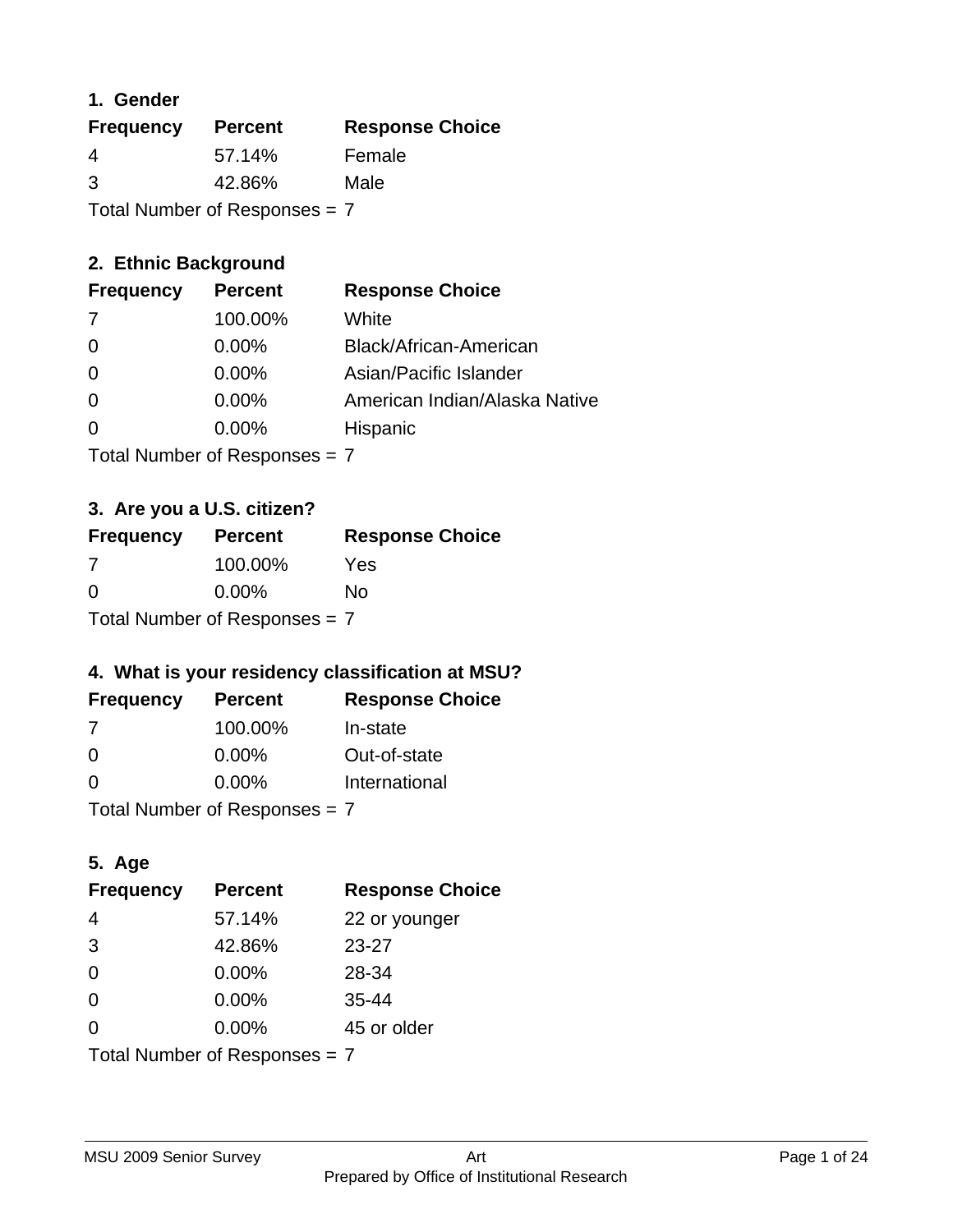**6. Has either of your parents received a bachelor's degree?**

| <b>Frequency</b>                | <b>Percent</b> | <b>Response Choice</b> |
|---------------------------------|----------------|------------------------|
| 5                               | 71.43%         | Yes                    |
| $\mathcal{P}$                   | 28.57%         | Nο                     |
| Total Number of Responses $= 7$ |                |                        |

# **7. Has either of your parents received a degree from Murray State?**

| <b>Frequency</b> | <b>Percent</b> | <b>Response Choice</b> |
|------------------|----------------|------------------------|
|                  | 14.29%         | Yes                    |
| -6               | 85.71%         | No                     |

Total Number of Responses = 7

### **8. What was your original entry status to MSU?**

| <b>Frequency</b> | <b>Percent</b>            | <b>Response Choice</b>                           |
|------------------|---------------------------|--------------------------------------------------|
| 5                | 71.43%                    | Freshman                                         |
| 2                | 28.57%                    | Transfer from community college/technical school |
| $\Omega$         | $0.00\%$                  | Transfer from 4-yr institution                   |
|                  | Total Number of Despenses |                                                  |

Total Number of Responses = 7

#### **9. If transfer student, how many credits were transferred?**

| <b>Frequency</b> | <b>Percent</b>                 | <b>Response Choice</b> |
|------------------|--------------------------------|------------------------|
| -0               | $0.00\%$                       | 12 or fewer            |
| 1                | 50.00%                         | $13 - 30$              |
| -1               | 50.00%                         | $31 - 60$              |
| $\Omega$         | 0.00%                          | Over <sub>60</sub>     |
|                  | Total Number of Poenances $-2$ |                        |

I otal Number of Responses = 2

# **10. If transfer student, approximately what percent of your University Studies (general education) classes did you take at Murray State?**

| <b>Frequency</b>                | <b>Percent</b> | <b>Response Choice</b> |
|---------------------------------|----------------|------------------------|
| $\mathcal{P}$                   | 100.00%        | Under 25%              |
| -0                              | $0.00\%$       | 25-49%                 |
| 0                               | $0.00\%$       | 50-74%                 |
| $\Omega$                        | 0.00%          | 75-100%                |
| Total Number of Responses $= 2$ |                |                        |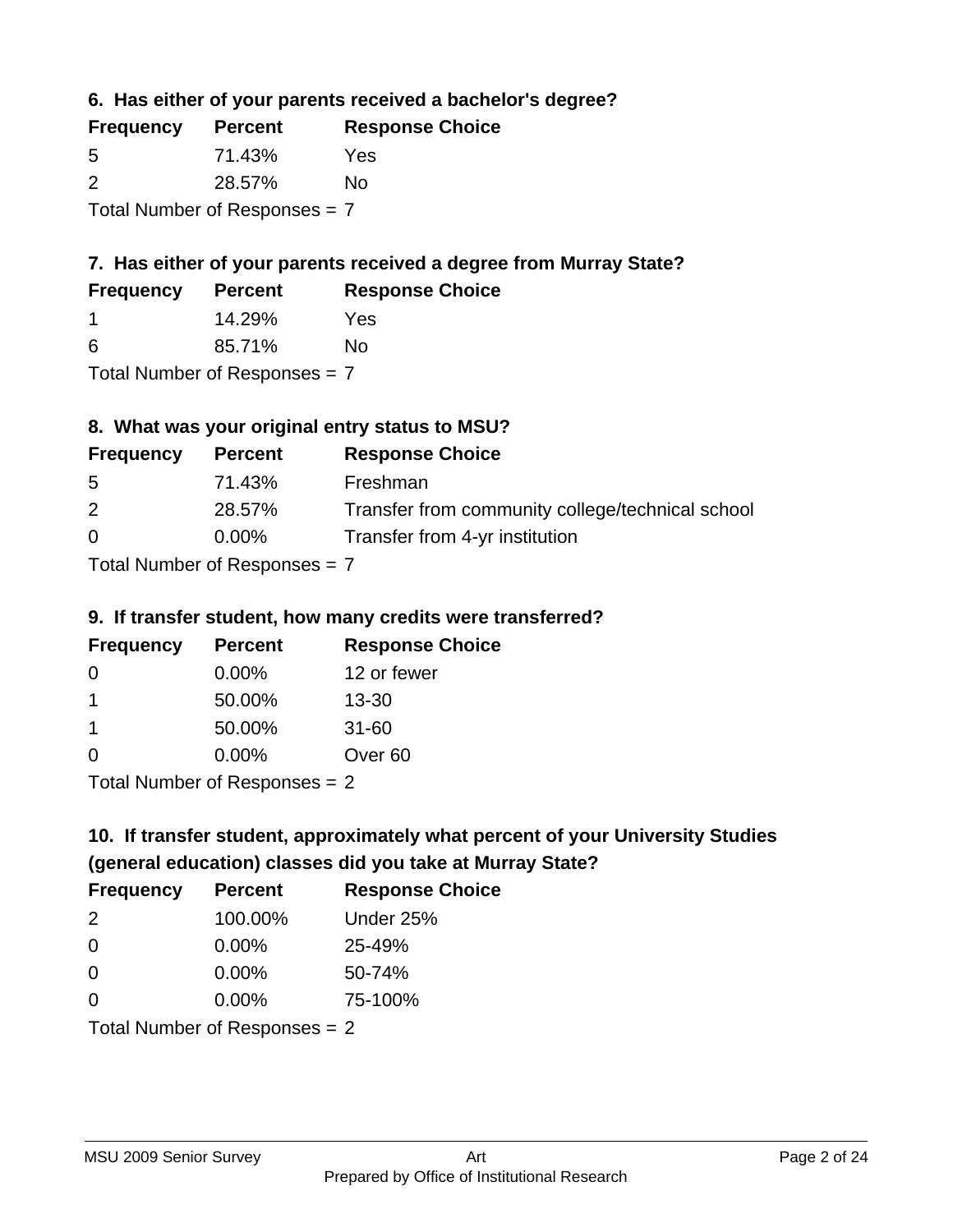#### **11. What has been your attendance status at MSU?**

| <b>Frequency</b>              | <b>Percent</b> | <b>Response Choice</b>     |
|-------------------------------|----------------|----------------------------|
| 7                             | 100.00%        | <b>Primarily full-time</b> |
| $\Omega$                      | $0.00\%$       | <b>Primarily part-time</b> |
| Total Number of Responses = 7 |                |                            |

#### **12. In which Residential College are you a member?**

| <b>Frequency</b> | <b>Percent</b> | <b>Response Choice</b>            |
|------------------|----------------|-----------------------------------|
| 1                | 14.29%         | Do not know                       |
| 2                | 28.57%         | <b>Clark College</b>              |
| 1                | 14.29%         | <b>Elizabeth College</b>          |
|                  | 14.29%         | <b>Franklin-Springer Colleges</b> |
| 0                | $0.00\%$       | <b>Hart College</b>               |
| 0                | 0.00%          | <b>Hester College</b>             |
|                  | 14.29%         | <b>Regents College</b>            |
|                  | 14.29%         | <b>Richmond College</b>           |
|                  | $0.00\%$       | <b>White College</b>              |
|                  |                |                                   |

Total Number of Responses = 7

# **13. Have you ever received any type of Financial Aid while at MSU? (Scholarships, grants, work-study, etc.)**

| <b>Frequency</b>              | <b>Percent</b> | <b>Response Choice</b> |
|-------------------------------|----------------|------------------------|
| 7                             | 100.00%        | Yes                    |
| 0                             | $0.00\%$       | Nο                     |
| Total Number of Responses = 7 |                |                        |

#### **14. What degree are you seeking at this time?**

| <b>Frequency</b> | <b>Percent</b>                | <b>Response Choice</b> |
|------------------|-------------------------------|------------------------|
| 0                | $0.00\%$                      | Associate              |
| 7                | 100.00%                       | <b>Baccalaureate</b>   |
|                  | Total Number of Responses = 7 |                        |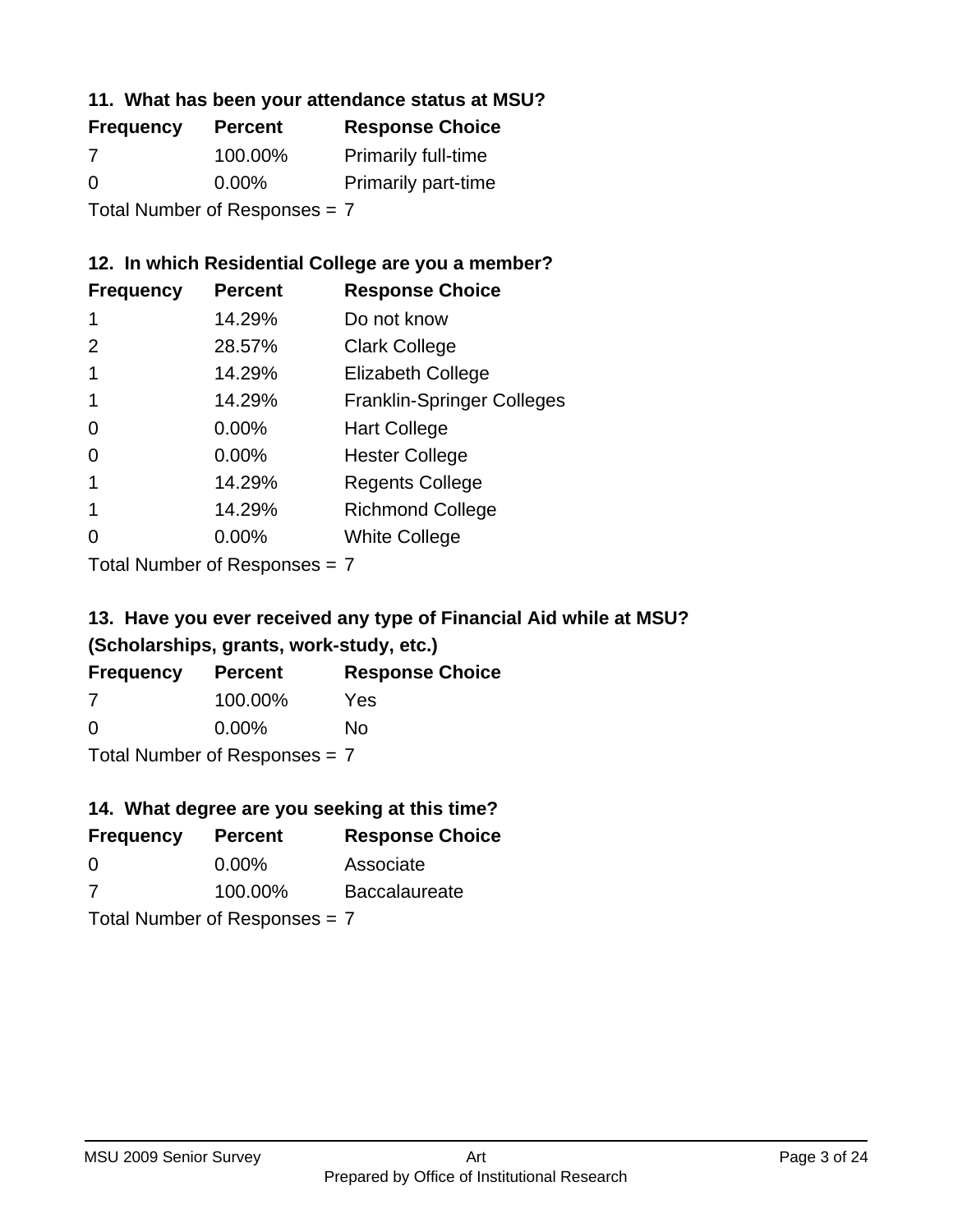**15. How many years will it take you to complete your degree from the point of your initial enrollment in college (including any time at a previous institution)?**

| <b>Frequency</b> | <b>Percent</b> | <b>Response Choice</b> |
|------------------|----------------|------------------------|
| $\overline{0}$   | 0.00%          | Two                    |
| $\overline{0}$   | 0.00%          | <b>Three</b>           |
| 2                | 28.57%         | Four                   |
| $\overline{4}$   | 57.14%         | Five                   |
| $\overline{1}$   | 14.29%         | <b>Six</b>             |
| $\overline{0}$   | 0.00%          | More than six          |
|                  |                |                        |

Total Number of Responses = 7

### **16. In what range does your grade point average fall?**

| <b>Frequency</b> | <b>Percent</b> | <b>Response Choice</b> |
|------------------|----------------|------------------------|
| 0                | $0.00\%$       | $2.00 - 2.50$          |
| $\mathcal{P}$    | 28.57%         | $2.51 - 3.00$          |
| 4                | 57.14%         | $3.01 - 3.50$          |
|                  | 14.29%         | $3.51 - 4.00$          |
|                  |                |                        |

Total Number of Responses = 7

# **They are used to sort the data, and do not appear in this table Questions 17 and 18 relate to department and program information.**

### **19. For what purpose did you enroll at MSU?**

| <b>Frequency</b> | <b>Percent</b>                 | <b>Response Choice</b>                    |
|------------------|--------------------------------|-------------------------------------------|
| 0                | $0.00\%$                       | To receive an associate degree            |
| 7                | 100.00%                        | To receive a baccalaureate degree         |
| $\overline{0}$   | $0.00\%$                       | To take a few job related courses         |
| $\Omega$         | 0.00%                          | To transfer to another college/university |
|                  | $Total Number of Denonone = 7$ |                                           |

Total Number of Responses = 7

# **20. What is the highest degree you eventually hope to receive?**

| <b>Frequency</b> | <b>Percent</b>                  | <b>Response Choice</b> |
|------------------|---------------------------------|------------------------|
| 0                | $0.00\%$                        | Associate              |
| $\overline{0}$   | $0.00\%$                        | <b>Baccalaureate</b>   |
| 6                | 85.71%                          | Graduate               |
| $\mathbf 1$      | 14.29%                          | Professional           |
|                  | Total Number of Responses = $7$ |                        |

MSU 2009 Senior Survey **Art**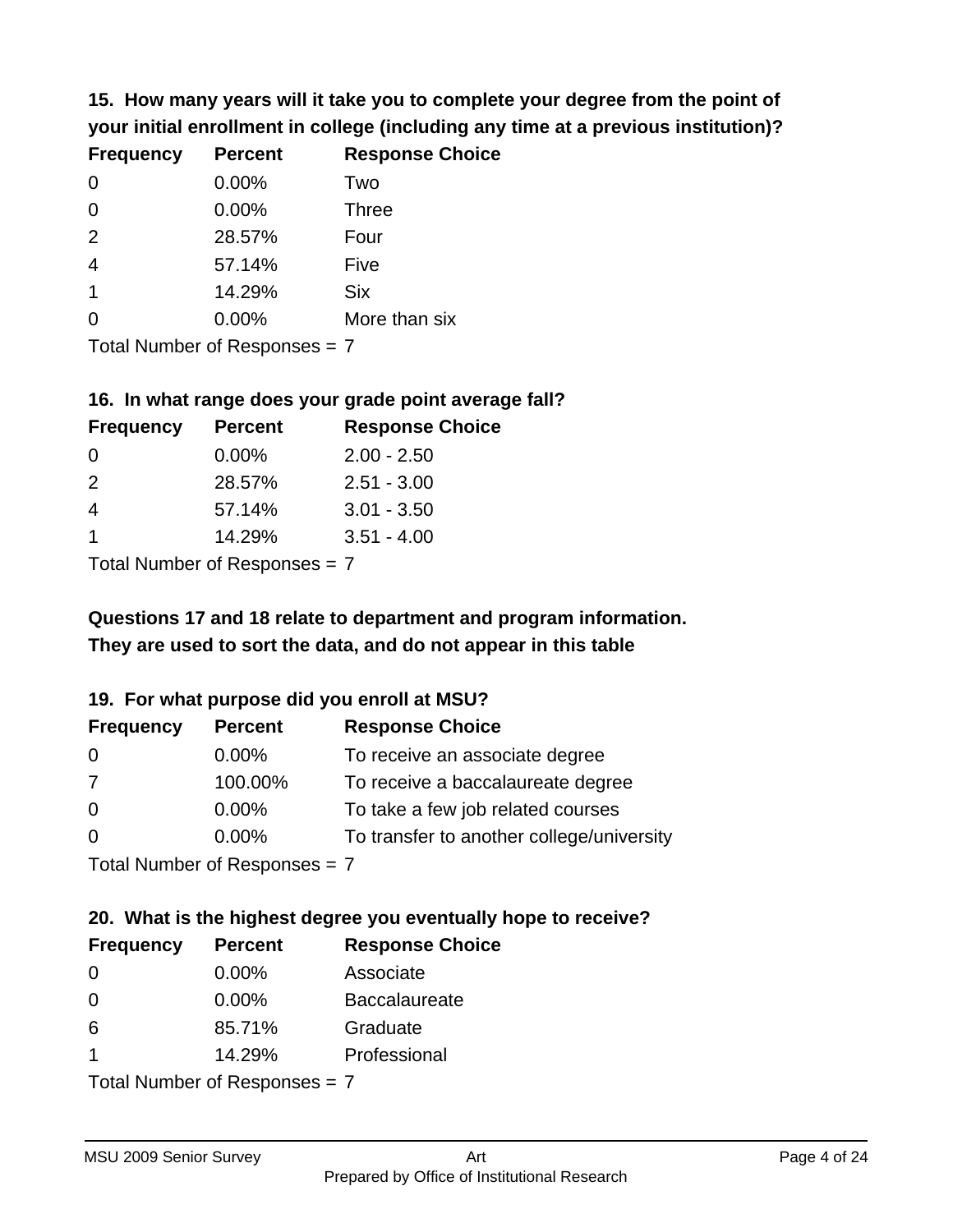#### **21. Which best describes your situation?**

| <b>Frequency</b> | <b>Percent</b> | <b>Response Choice</b>               |
|------------------|----------------|--------------------------------------|
| 3                | 42.86%         | Did not change major/area            |
|                  | 14.29%         | Did not initially declare major/area |
| 3                | 42.86%         | Changed major/area                   |

Total Number of Responses = 7

### **22. While school was in session during the past year, how many hours per week, on average, did you work for pay?**

| <b>Frequency</b> | <b>Percent</b> | <b>Response Choice</b> |
|------------------|----------------|------------------------|
| -1               | 14.29%         | Did not work           |
| 2                | 28.57%         | Worked 1-10 hrs        |
| $\overline{1}$   | 14.29%         | Worked 11-20 hrs       |
| $\mathbf 1$      | 14.29%         | Worked 21-30 hrs       |
| $\mathbf 1$      | 14.29%         | Worked 31-40 hrs       |
|                  | 14.29%         | Worked over 40 hrs     |
|                  |                |                        |

Total Number of Responses = 7

#### **23. For the most part, were classes offered at times convenient to you?**

| <b>Frequency</b>                | <b>Percent</b> | <b>Response Choice</b> |
|---------------------------------|----------------|------------------------|
| 6                               | 85.71%         | Yes                    |
| -1                              | 14.29%         | Nο                     |
| Total Number of Responses = $7$ |                |                        |

#### **24. If no, what time would you have preferred?**

| <b>Frequency</b>        | <b>Percent</b>                | <b>Response Choice</b> |
|-------------------------|-------------------------------|------------------------|
| $\Omega$                | 0.00%                         | Late afternoon         |
| $\Omega$                | 0.00%                         | Evening                |
| $\Omega$                | $0.00\%$                      | Weekend                |
| $\overline{\mathbf{1}}$ | 100.00%                       | During the day         |
|                         | Total Number of Responses = 1 |                        |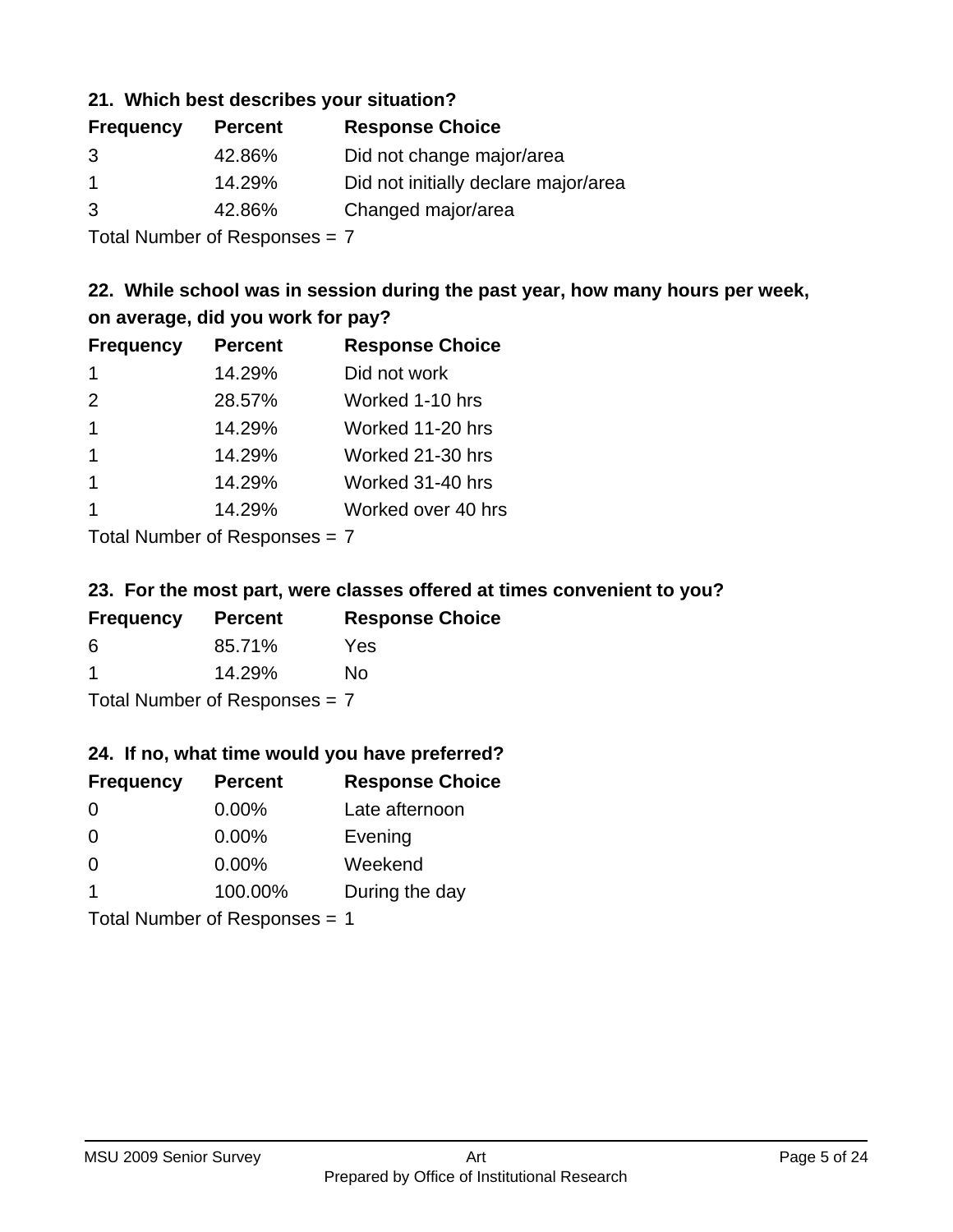### **25. Which best describes the location where you completed the majority of your coursework?**

| <b>Frequency</b> | <b>Percent</b>                  | <b>Response Choice</b> |
|------------------|---------------------------------|------------------------|
| 6                | 85.71%                          | Murray                 |
| 1                | 14.29%                          | Paducah                |
| 0                | 0.00%                           | Ft. Campbell           |
| 0                | 0.00%                           | Madisonville           |
| 0                | 0.00%                           | Hopkinsville           |
| 0                | 0.00%                           | Henderson              |
| 0                | 0.00%                           | On the Internet        |
| 0                | 0.00%                           | Other                  |
|                  | Total Number of Responses $= 7$ |                        |

**26. Did you take any online courses while at Murray State?**

| <b>Frequency</b> | <b>Percent</b>                  | <b>Response Choice</b> |
|------------------|---------------------------------|------------------------|
| 3                | 42.86%                          | Yes                    |
| 4                | 57.14%                          | Nο                     |
|                  | Total Number of Responses $= 7$ |                        |

# **27. Did it take you an extra semester or more to complete degree requirements at Murray State?**

| <b>Frequency</b> | <b>Percent</b>                          | <b>Response Choice</b> |
|------------------|-----------------------------------------|------------------------|
| 6                | 85.71%                                  | Yes                    |
|                  | 14.29%                                  | No                     |
|                  | $T$ at all Message and $D$ are a second |                        |

Total Number of Responses = 7

#### **28. If yes, why did it take you an extra semester or more?**

| <b>Frequency</b> | <b>Percent</b>                  | <b>Response Choice</b>                                       |
|------------------|---------------------------------|--------------------------------------------------------------|
| $\mathbf 0$      | $0.00\%$                        | Work obligation limited my enrollment.                       |
| $\overline{1}$   | 16.67%                          | Family obligations limited my enrollment.                    |
| 2                | 33.33%                          | Tuition and other costs of attendance limited my enrollment. |
| 2                | 33.33%                          | A decision to change majors added to my requirements.        |
| $\mathbf{1}$     | 16.67%                          | A required course or courses were not offered.               |
| $\mathbf 0$      | $0.00\%$                        | Credits were lost transferring to Murray State.              |
| $\overline{0}$   | $0.00\%$                        | Other                                                        |
|                  | Total Number of Reconnege $-$ 6 |                                                              |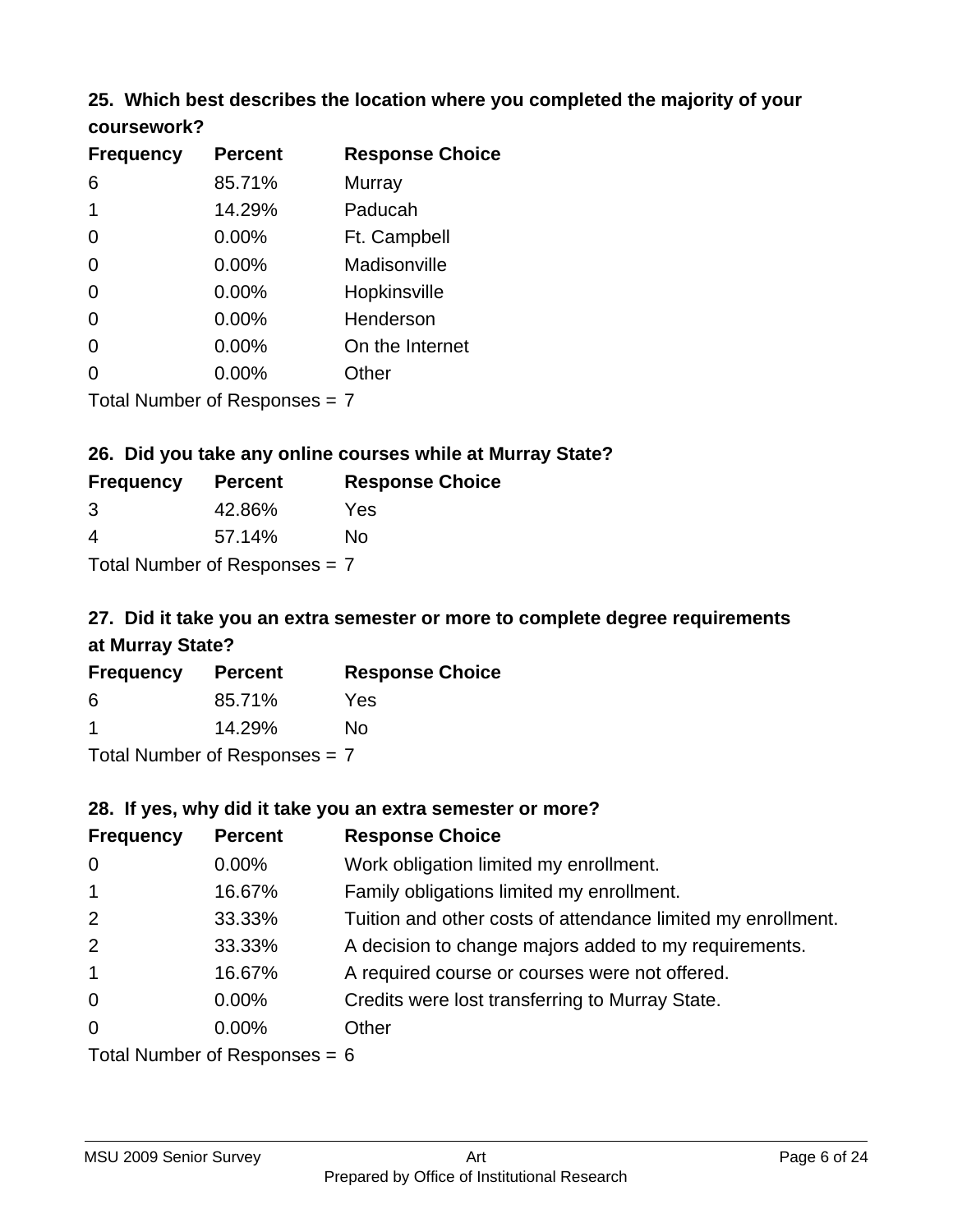### **29. Did you have trouble getting any course(s) you needed while at Murray State?**

| <b>Frequency</b>                | <b>Percent</b> | <b>Response Choice</b> |  |
|---------------------------------|----------------|------------------------|--|
| -5                              | 71.43%         | Yes                    |  |
| $\mathcal{P}$                   | 28.57%         | No.                    |  |
| Total Number of Responses = $7$ |                |                        |  |

### **30. If yes, why did you have trouble getting the course?**

| <b>Frequency</b> | <b>Percent</b> | <b>Response Choice</b>                                |
|------------------|----------------|-------------------------------------------------------|
| $\overline{1}$   | 20.00%         | Not offered the semester I needed it.                 |
| $\mathbf{1}$     | 20.00%         | Not offered at hours convenient to my work schedule.  |
| $\overline{1}$   | 20.00%         | Not offered at hours suitable for my school schedule. |
| 2                | 40.00%         | All course sections were closed.                      |
| $\overline{0}$   | $0.00\%$       | I was unaware of the prerequisites for the course.    |
|                  |                |                                                       |

Total Number of Responses = 5

### **31. Which statement best describes your experience with off-campus coop/internship?**

| <b>Frequency</b> | <b>Percent</b> | <b>Response Choice</b>             |
|------------------|----------------|------------------------------------|
| 6                | 85.71%         | Cannot judge, I did not have one.  |
| $\mathbf 1$      | 14.29%         | My experience was very valuable.   |
| $\Omega$         | 0.00%          | My experience was valuable.        |
| $\Omega$         | 0.00%          | My experience was of little value. |
| $\Omega$         | 0.00%          | My experience was of no value.     |
|                  |                |                                    |

Total Number of Responses = 7

# **32. Which statement best describes your experience with on-campus faculty-directed research, scholarly, or creative project?**

| <b>Frequency</b> | <b>Percent</b>              | <b>Response Choice</b>             |
|------------------|-----------------------------|------------------------------------|
| 3                | 42.86%                      | Cannot judge; I did not have one.  |
| 2                | 28.57%                      | My experience was very valuable.   |
| 2                | 28.57%                      | My experience was valuable.        |
| $\Omega$         | $0.00\%$                    | My experience was of little value. |
| $\Omega$         | $0.00\%$                    | My experience was of no value.     |
|                  | Total Number of Deepensee 7 |                                    |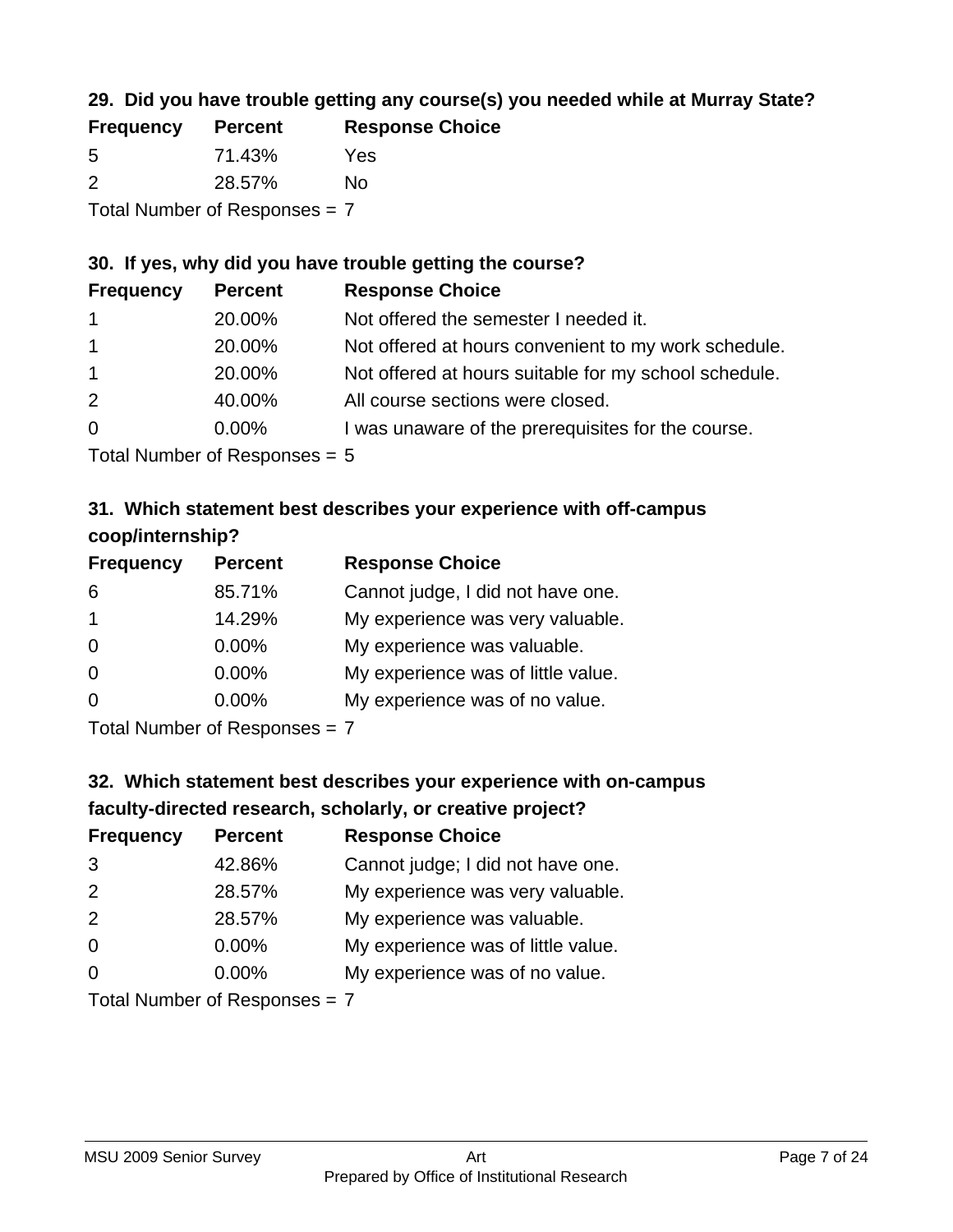#### **33. Which statement best describes your experience with academic advising in your major/area?**

| $\mathbf{u}$ yvu $\mathbf{u}$ yvu $\mathbf{v}$ |                |                                                       |
|------------------------------------------------|----------------|-------------------------------------------------------|
| <b>Frequency</b>                               | <b>Percent</b> | <b>Response Choice</b>                                |
| 0                                              | $0.00\%$       | Cannot judge; I did not make use of the opportunity.  |
| 6                                              | 85.71%         | I was satisfied with information my adviser provided. |
| $\mathbf{1}$                                   | 14.29%         | Advice was inaccurate, incomplete, or misleading.     |
| $\overline{0}$                                 | $0.00\%$       | My adviser was not available.                         |
|                                                |                |                                                       |

Total Number of Responses = 7

### **For questions 34-48, indicate the extent to which you were satisfied.**

| 34. Class size relative to type of course |  |  |  |  |  |  |  |  |
|-------------------------------------------|--|--|--|--|--|--|--|--|
|-------------------------------------------|--|--|--|--|--|--|--|--|

| <b>Frequency</b>              | <b>Percent</b> | <b>Response Choice</b> |  |
|-------------------------------|----------------|------------------------|--|
| -4                            | 57.14%         | Very satisfied         |  |
| 3                             | 42.86%         | Satisfied              |  |
| $\Omega$                      | 0.00%          | <b>Dissatisfied</b>    |  |
| $\Omega$                      | 0.00%          | Very dissatisfied      |  |
| Total Number of Reconnege — 7 |                |                        |  |

I otal Number of Responses =  $7$ 

#### **35. Out-of-class availability of faculty**

| <b>Frequency</b>            | <b>Percent</b> | <b>Response Choice</b> |  |
|-----------------------------|----------------|------------------------|--|
| 2                           | 28.57%         | Very satisfied         |  |
| 5                           | 71.43%         | Satisfied              |  |
| $\Omega$                    | $0.00\%$       | <b>Dissatisfied</b>    |  |
| $\Omega$                    | 0.00%          | Very dissatisfied      |  |
| Total Number of Despesses 7 |                |                        |  |

Total Number of Responses = 7

### **36. Effectiveness of your high school preparation for college work**

| <b>Frequency</b>              | <b>Percent</b> | <b>Response Choice</b> |  |
|-------------------------------|----------------|------------------------|--|
| 2                             | 28.57%         | Very satisfied         |  |
| $\mathcal{P}$                 | 28.57%         | Satisfied              |  |
| 3                             | 42.86%         | <b>Dissatisfied</b>    |  |
| $\Omega$                      | $0.00\%$       | Very dissatisfied      |  |
| Total Number of Responses = 7 |                |                        |  |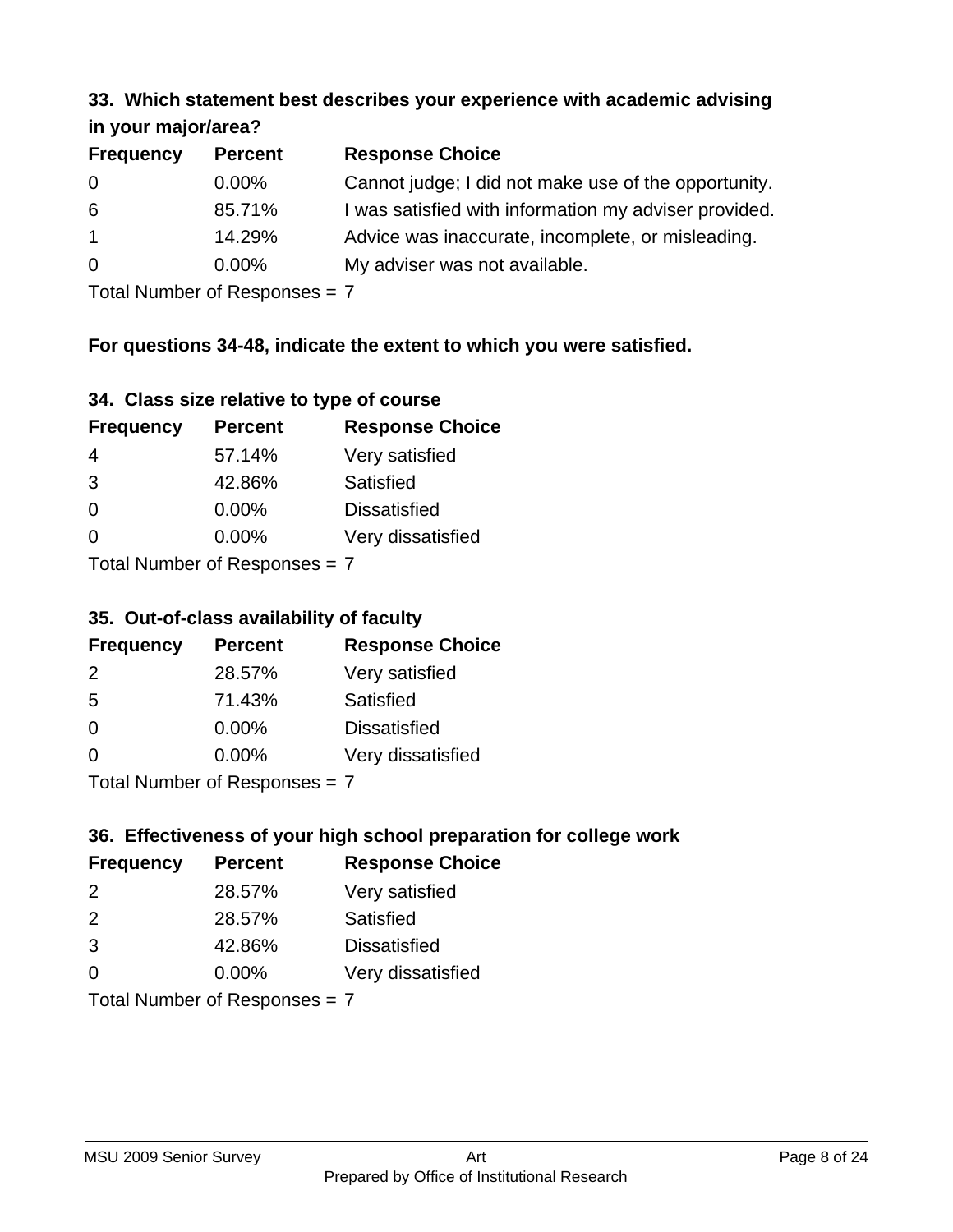### **37. Fairness of faculty in their treatment of individual students**

| <b>Percent</b> | <b>Response Choice</b> |
|----------------|------------------------|
| 42.86%         | Very satisfied         |
| 28.57%         | Satisfied              |
| 28.57%         | <b>Dissatisfied</b>    |
| $0.00\%$       | Very dissatisfied      |
|                |                        |

Total Number of Responses = 7

### **38. Overall quality of instruction at Murray State**

| <b>Frequency</b> | <b>Percent</b> | <b>Response Choice</b> |
|------------------|----------------|------------------------|
| 3                | 42.86%         | Very satisfied         |
| 3                | 42.86%         | Satisfied              |
|                  | 14.29%         | <b>Dissatisfied</b>    |
| $\Omega$         | 0.00%          | Very dissatisfied      |
|                  |                |                        |

Total Number of Responses = 7

### **39. Quality of instruction in University Studies (General Education) courses**

| <b>Frequency</b>     | <b>Percent</b> | <b>Response Choice</b> |
|----------------------|----------------|------------------------|
|                      | 14.29%         | Very satisfied         |
| 5                    | 71.43%         | Satisfied              |
| $\blacktriangleleft$ | 14.29%         | <b>Dissatisfied</b>    |
| $\Omega$             | 0.00%          | Very dissatisfied      |
|                      |                |                        |

Total Number of Responses = 7

#### **40. Quality of instruction in your major**

| <b>Frequency</b> | <b>Percent</b>            | <b>Response Choice</b> |
|------------------|---------------------------|------------------------|
| 6                | 85.71%                    | Very satisfied         |
| -1               | 14.29%                    | Satisfied              |
| $\Omega$         | 0.00%                     | <b>Dissatisfied</b>    |
| $\Omega$         | 0.00%                     | Very dissatisfied      |
|                  | Total Number of Deepensee |                        |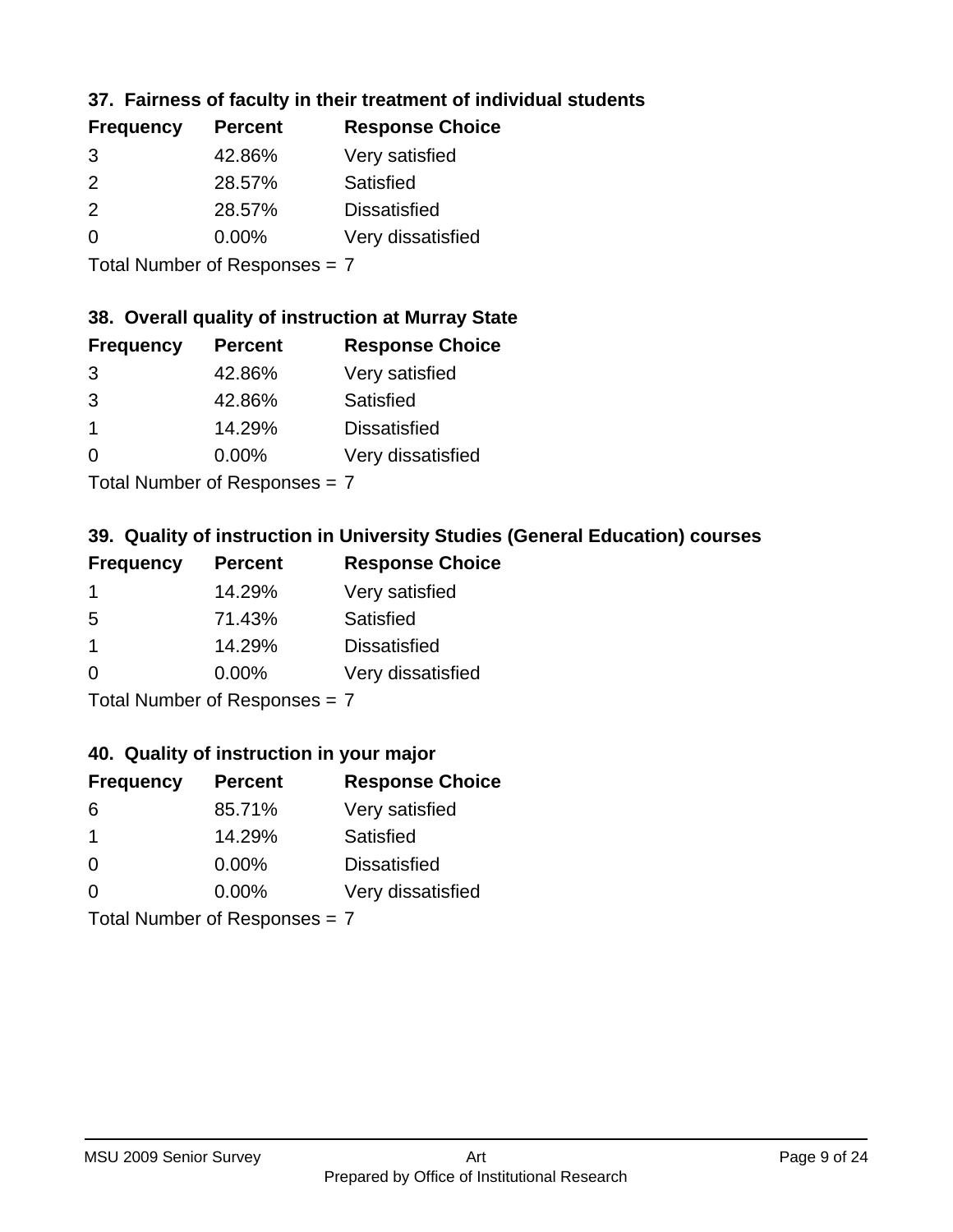### **41. Clarity of program objectives in your major**

| <b>Frequency</b> | <b>Percent</b> | <b>Response Choice</b> |
|------------------|----------------|------------------------|
| 3                | 42.86%         | Very satisfied         |
| 4                | 57.14%         | Satisfied              |
| 0                | $0.00\%$       | <b>Dissatisfied</b>    |
| $\Omega$         | 0.00%          | Very dissatisfied      |
|                  |                |                        |

Total Number of Responses = 7

### **42. Intellectual challenge of the academic program**

| <b>Frequency</b> | <b>Percent</b> | <b>Response Choice</b> |
|------------------|----------------|------------------------|
| 4                | 57.14%         | Very satisfied         |
| 3                | 42.86%         | Satisfied              |
| $\Omega$         | $0.00\%$       | <b>Dissatisfied</b>    |
| ∩                | $0.00\%$       | Very dissatisfied      |
|                  |                |                        |

Total Number of Responses = 7

## **43. Encouragement and information from your major department for employment after graduation**

| <b>Frequency</b> | <b>Percent</b> | <b>Response Choice</b> |
|------------------|----------------|------------------------|
| 2                | 28.57%         | Very satisfied         |
| 3                | 42.86%         | Satisfied              |
| 0                | $0.00\%$       | <b>Dissatisfied</b>    |
| 2                | 28.57%         | Very dissatisfied      |
|                  |                |                        |

Total Number of Responses = 7

# **44. Availability of opportunities to engage in a faculty-mentored research,**

### **scholarly, or creative project in your area of study/interest**

| <b>Frequency</b> | <b>Percent</b> | <b>Response Choice</b> |
|------------------|----------------|------------------------|
|                  | 14.29%         | Very satisfied         |
| 5                | 71.43%         | Satisfied              |
| 1                | 14.29%         | <b>Dissatisfied</b>    |
| ∩                | 0.00%          | Very dissatisfied      |
|                  |                |                        |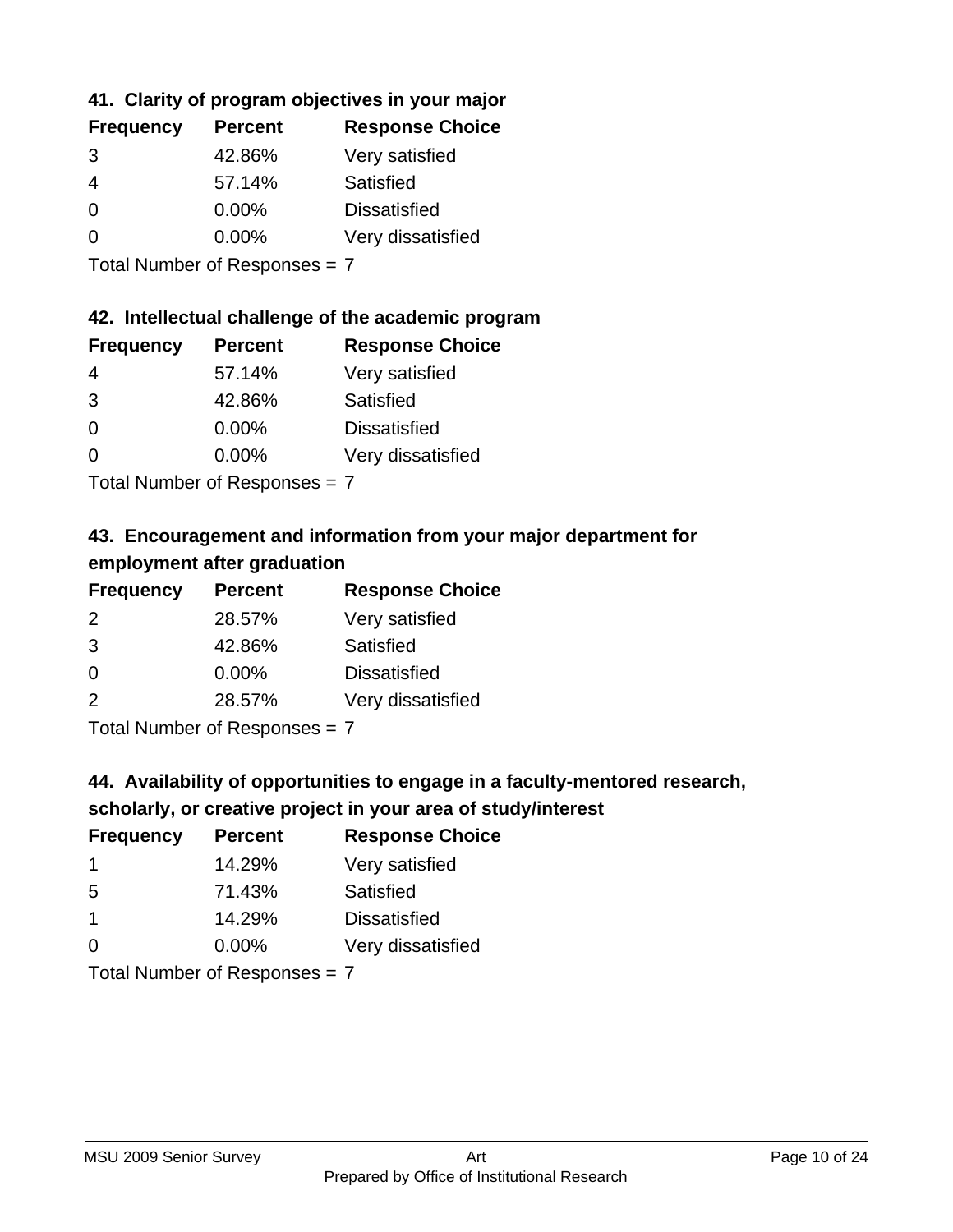#### **45. Library hours**

| <b>Frequency</b> | <b>Percent</b> | <b>Response Choice</b> |
|------------------|----------------|------------------------|
| 2                | 28.57%         | Very satisfied         |
| 3                | 42.86%         | Satisfied              |
| $\mathcal{P}$    | 28.57%         | <b>Dissatisfied</b>    |
| 0                | $0.00\%$       | Very dissatisfied      |
|                  |                |                        |

Total Number of Responses = 7

### **46. Effectiveness of library personnel in meeting your information needs**

| <b>Frequency</b> | <b>Percent</b> | <b>Response Choice</b> |
|------------------|----------------|------------------------|
| $\mathcal{P}$    | 28.57%         | Very satisfied         |
| 3                | 42.86%         | Satisfied              |
| $\mathcal{P}$    | 28.57%         | <b>Dissatisfied</b>    |
| $\Omega$         | 0.00%          | Very dissatisfied      |
|                  |                |                        |

Total Number of Responses = 7

### **47. Access to library resources on hand**

| <b>Frequency</b> | <b>Percent</b>                                                                                                 | <b>Response Choice</b> |
|------------------|----------------------------------------------------------------------------------------------------------------|------------------------|
|                  | 14.29%                                                                                                         | Very satisfied         |
| 4                | 57.14%                                                                                                         | Satisfied              |
| $\overline{1}$   | 14.29%                                                                                                         | <b>Dissatisfied</b>    |
|                  | 14.29%                                                                                                         | Very dissatisfied      |
|                  | $\tau$ . $\tau$ . In the set of $\tau$ , $\tau$ , $\tau$ , $\tau$ , $\tau$ , $\tau$ , $\tau$ , $\tau$ , $\tau$ |                        |

Total Number of Responses = 7

#### **48. Electronic access to library resources**

| <b>Frequency</b> | <b>Percent</b>                | <b>Response Choice</b> |
|------------------|-------------------------------|------------------------|
| 2                | 28.57%                        | Very satisfied         |
| 3                | 42.86%                        | Satisfied              |
| $\overline{1}$   | 14.29%                        | <b>Dissatisfied</b>    |
|                  | 14.29%                        | Very dissatisfied      |
|                  | Total Number of Responses = 7 |                        |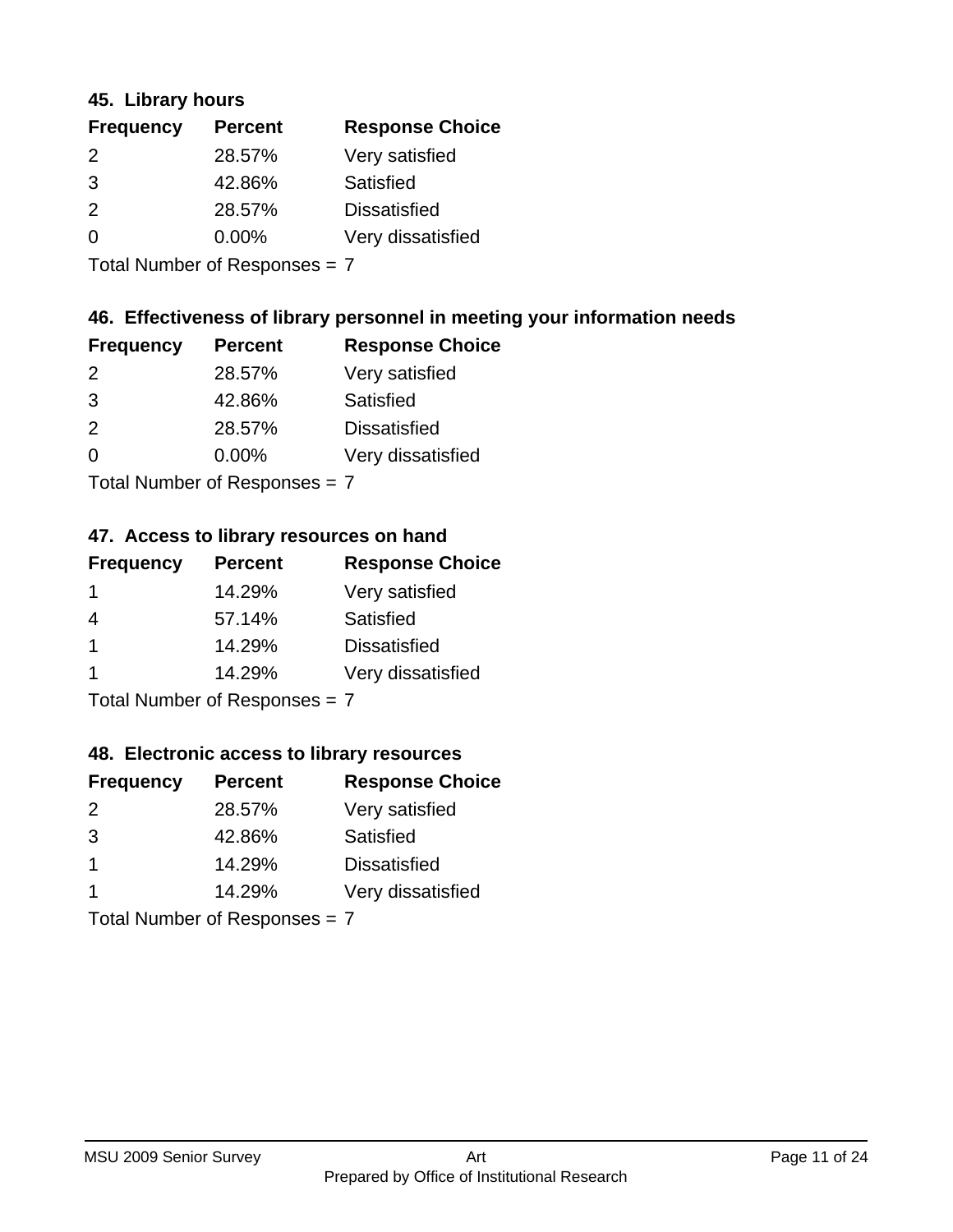**was in helping you achieve these goals. For questions 49-55, please indicate how effective University Studies at MSU** 

### **49. Writing Skills**

| <b>Frequency</b>              | <b>Percent</b> | <b>Response Choice</b> |
|-------------------------------|----------------|------------------------|
| $\mathbf 1$                   | 14.29%         | Very effective         |
| 6                             | 85.71%         | Effective              |
| $\Omega$                      | $0.00\%$       | Ineffective            |
| $\Omega$                      | $0.00\%$       | Very ineffective       |
| Total Number of Responses = 7 |                |                        |

#### **50. Speaking Skills**

| <b>Frequency</b>              | <b>Percent</b> | <b>Response Choice</b> |
|-------------------------------|----------------|------------------------|
| $\Omega$                      | $0.00\%$       | Very effective         |
| 7                             | 100.00%        | Effective              |
| $\Omega$                      | 0.00%          | Ineffective            |
| $\Omega$                      | 0.00%          | Very ineffective       |
| Total Number of Poenonces - 7 |                |                        |

Total Number of Responses  $=$   $\prime$ 

#### **51. Critical Thinking Skills**

| <b>Frequency</b>            | <b>Percent</b> | <b>Response Choice</b> |
|-----------------------------|----------------|------------------------|
| 2                           | 28.57%         | Very effective         |
| 5                           | 71.43%         | Effective              |
| $\Omega$                    | 0.00%          | Ineffective            |
| $\Omega$                    | 0.00%          | Very ineffective       |
| Total Number of Despesses 7 |                |                        |

Total Number of Responses = 7

### **52. Computer Technology**

| <b>Frequency</b>        | <b>Percent</b>                | <b>Response Choice</b> |
|-------------------------|-------------------------------|------------------------|
| -1                      | 14.29%                        | Very effective         |
| 3                       | 42.86%                        | Effective              |
| 2                       | 28.57%                        | Ineffective            |
| $\overline{\mathbf{1}}$ | 14.29%                        | Very ineffective       |
|                         | Total Number of Responses = 7 |                        |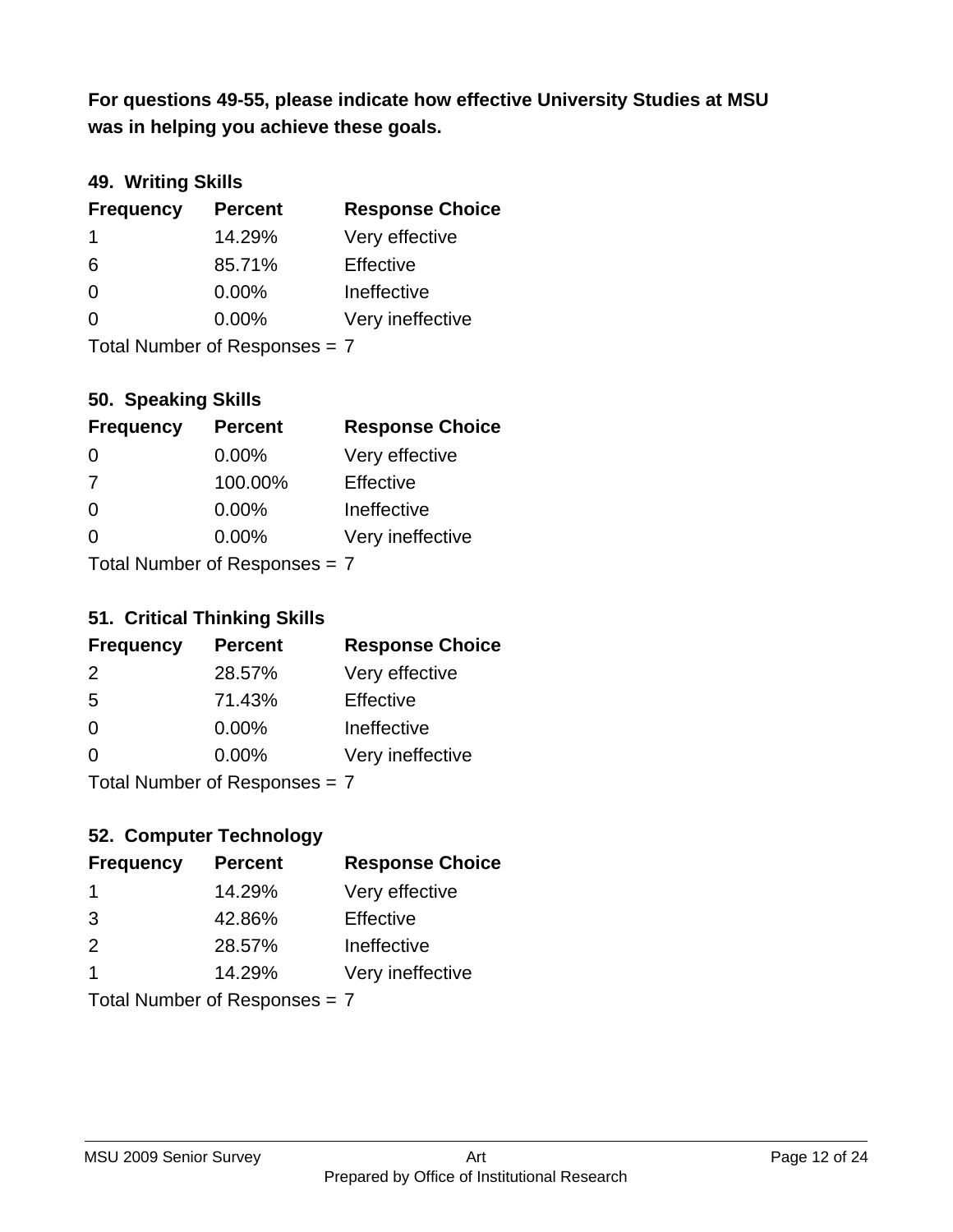### **53. General Knowledge in the liberal arts and sciences**

| <b>Frequency</b> | <b>Percent</b> | <b>Response Choice</b> |
|------------------|----------------|------------------------|
|                  | 14.29%         | Very effective         |
| .5               | 71.43%         | Effective              |
|                  | 14.29%         | Ineffective            |
| O                | $0.00\%$       | Very ineffective       |
|                  |                |                        |

Total Number of Responses = 7

### **54. International Perspectives**

| <b>Frequency</b> | <b>Percent</b> | <b>Response Choice</b> |
|------------------|----------------|------------------------|
| $\mathcal{P}$    | 28.57%         | Very effective         |
| 4                | 57.14%         | Effective              |
| 1                | 14.29%         | Ineffective            |
| $\Omega$         | 0.00%          | Very ineffective       |
|                  |                |                        |

Total Number of Responses = 7

### **55. Stimulation of interest in areas outside your chosen field of study**

| <b>Frequency</b> | <b>Percent</b>              | <b>Response Choice</b> |
|------------------|-----------------------------|------------------------|
|                  | 14.29%                      | Very effective         |
| 4                | 57.14%                      | Effective              |
| 2                | 28.57%                      | Ineffective            |
| $\Omega$         | 0.00%                       | Very ineffective       |
|                  | Tatal Manualan af Dannannan |                        |

Total Number of Responses = 7

## **For questions 56-83, please indicate how satisfactorily the following met your needs**

#### **56. African-American Student Services**

| <b>Frequency</b>              | <b>Percent</b> | <b>Response Choice</b> |
|-------------------------------|----------------|------------------------|
| 7                             | 100.00%        | Did not use            |
| $\Omega$                      | 0.00%          | Very satisfied         |
| $\Omega$                      | 0.00%          | Satisfied              |
| $\Omega$                      | 0.00%          | <b>Dissatisfied</b>    |
| $\Omega$                      | 0.00%          | Very dissatisfied      |
| Total Number of Responses = 7 |                |                        |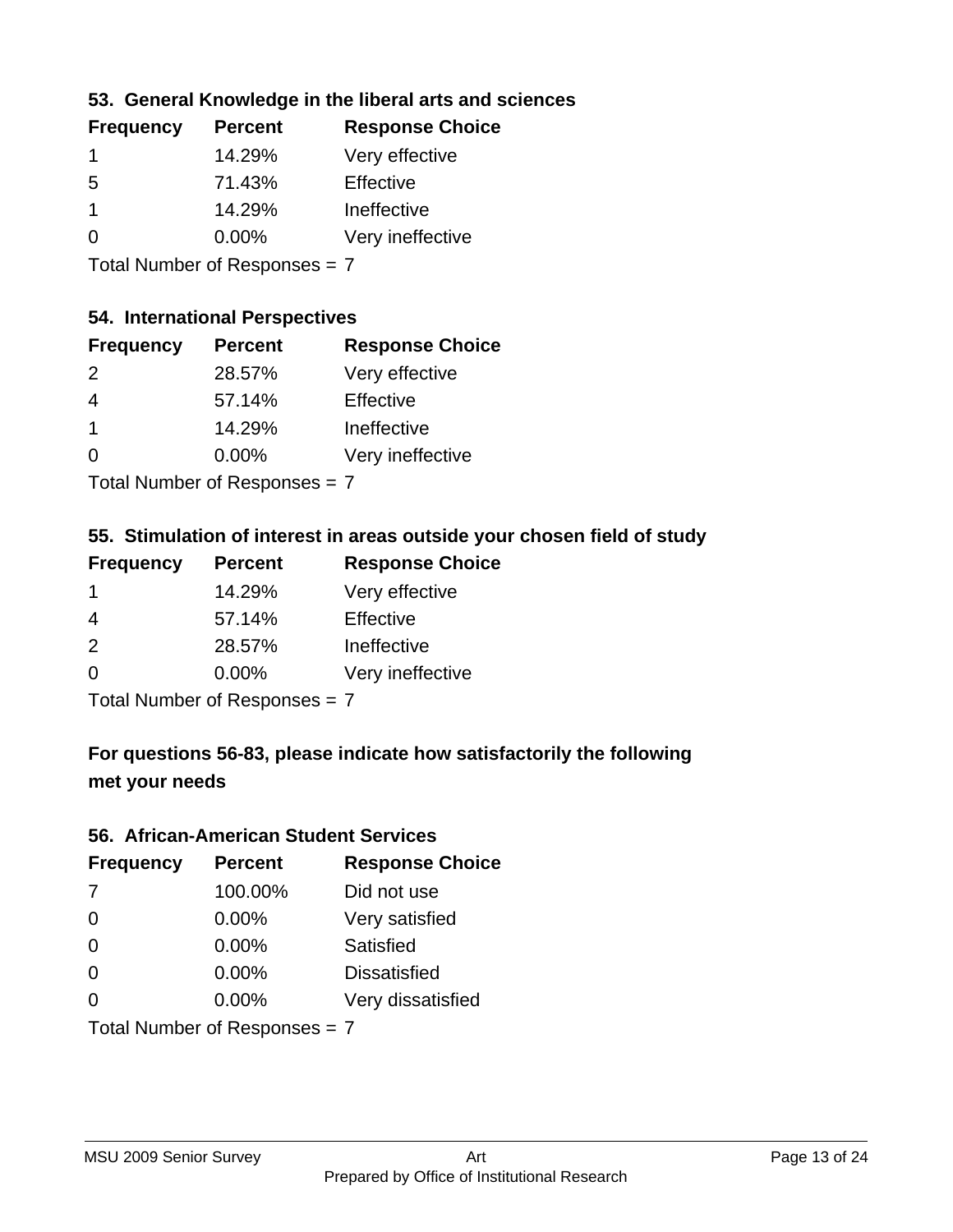#### **57. Career Services Office**

| <b>Frequency</b> | <b>Percent</b> | <b>Response Choice</b> |
|------------------|----------------|------------------------|
| $\mathcal{P}$    | 28.57%         | Did not use            |
|                  | 14.29%         | Very satisfied         |
| 2                | 28.57%         | Satisfied              |
| $\mathcal{P}$    | 28.57%         | <b>Dissatisfied</b>    |
|                  | $0.00\%$       | Very dissatisfied      |
|                  |                |                        |

Total Number of Responses = 7

#### **58. Counseling and Testing Center**

| <b>Frequency</b>                | <b>Percent</b> | <b>Response Choice</b> |
|---------------------------------|----------------|------------------------|
| -7                              | 100.00%        | Did not use            |
| $\Omega$                        | $0.00\%$       | Very satisfied         |
| $\Omega$                        | $0.00\%$       | Satisfied              |
| $\Omega$                        | $0.00\%$       | <b>Dissatisfied</b>    |
| 0                               | 0.00%          | Very dissatisfied      |
| $Total Number of Doepopoog = 7$ |                |                        |

Total Number of Responses = 7

#### **59. Cultural programming and activities**

| <b>Frequency</b>                | <b>Percent</b> | <b>Response Choice</b> |
|---------------------------------|----------------|------------------------|
| 7                               | 100.00%        | Did not use            |
| $\Omega$                        | $0.00\%$       | Very satisfied         |
| $\Omega$                        | 0.00%          | Satisfied              |
| $\Omega$                        | $0.00\%$       | <b>Dissatisfied</b>    |
| $\Omega$                        | 0.00%          | Very dissatisfied      |
| Total Number of Responses $= 7$ |                |                        |

#### **60. E-study courses**

| <b>Frequency</b>              | <b>Percent</b> | <b>Response Choice</b> |
|-------------------------------|----------------|------------------------|
| 4                             | 57.14%         | Did not use            |
| $\mathbf 1$                   | 14.29%         | Very satisfied         |
| $\mathbf 1$                   | 14.29%         | Satisfied              |
| $\overline{1}$                | 14.29%         | <b>Dissatisfied</b>    |
| $\Omega$                      | 0.00%          | Very dissatisfied      |
| Total Number of Responses = 7 |                |                        |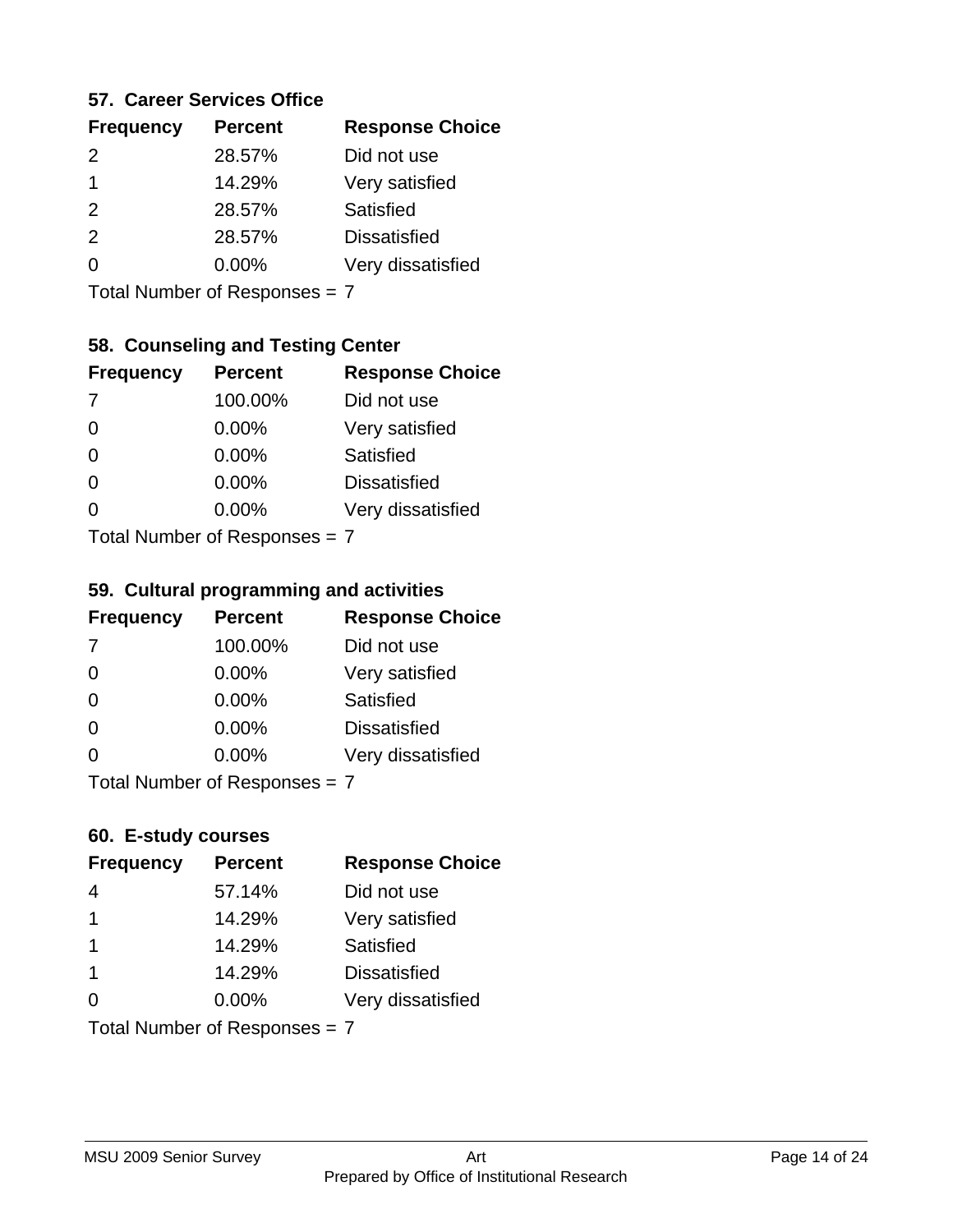#### **61. Food Services**

| <b>Frequency</b> | <b>Percent</b> | <b>Response Choice</b> |
|------------------|----------------|------------------------|
| $\mathcal{P}$    | 28.57%         | Did not use            |
|                  | 14.29%         | Very satisfied         |
| 3                | 42.86%         | Satisfied              |
|                  | 14.29%         | <b>Dissatisfied</b>    |
| O                | $0.00\%$       | Very dissatisfied      |
|                  |                |                        |

Total Number of Responses = 7

### **62. Greek life and activities**

| <b>Frequency</b>              | <b>Percent</b> | <b>Response Choice</b> |
|-------------------------------|----------------|------------------------|
| 5                             | 71.43%         | Did not use            |
| 0                             | 0.00%          | Very satisfied         |
| 2                             | 28.57%         | Satisfied              |
| $\Omega$                      | 0.00%          | <b>Dissatisfied</b>    |
|                               | 0.00%          | Very dissatisfied      |
| Total Number of Responses = 7 |                |                        |

**63. Health Services**

| <b>Frequency</b> | <b>Percent</b>             | <b>Response Choice</b> |
|------------------|----------------------------|------------------------|
| 3                | 42.86%                     | Did not use            |
| $\Omega$         | 0.00%                      | Very satisfied         |
| $\overline{4}$   | 57.14%                     | <b>Satisfied</b>       |
| $\Omega$         | $0.00\%$                   | <b>Dissatisfied</b>    |
| $\Omega$         | $0.00\%$                   | Very dissatisfied      |
|                  | Total Number of Deepersoon |                        |

Total Number of Responses = 7

### **64. Honor Societies/Departmental Clubs/Special Interest Organizations**

| <b>Frequency</b>              | <b>Percent</b> | <b>Response Choice</b> |
|-------------------------------|----------------|------------------------|
| 2                             | 28.57%         | Did not use            |
| 3                             | 42.86%         | Very satisfied         |
| 2                             | 28.57%         | Satisfied              |
| $\Omega$                      | $0.00\%$       | <b>Dissatisfied</b>    |
| 0                             | 0.00%          | Very dissatisfied      |
| Total Number of Responses = 7 |                |                        |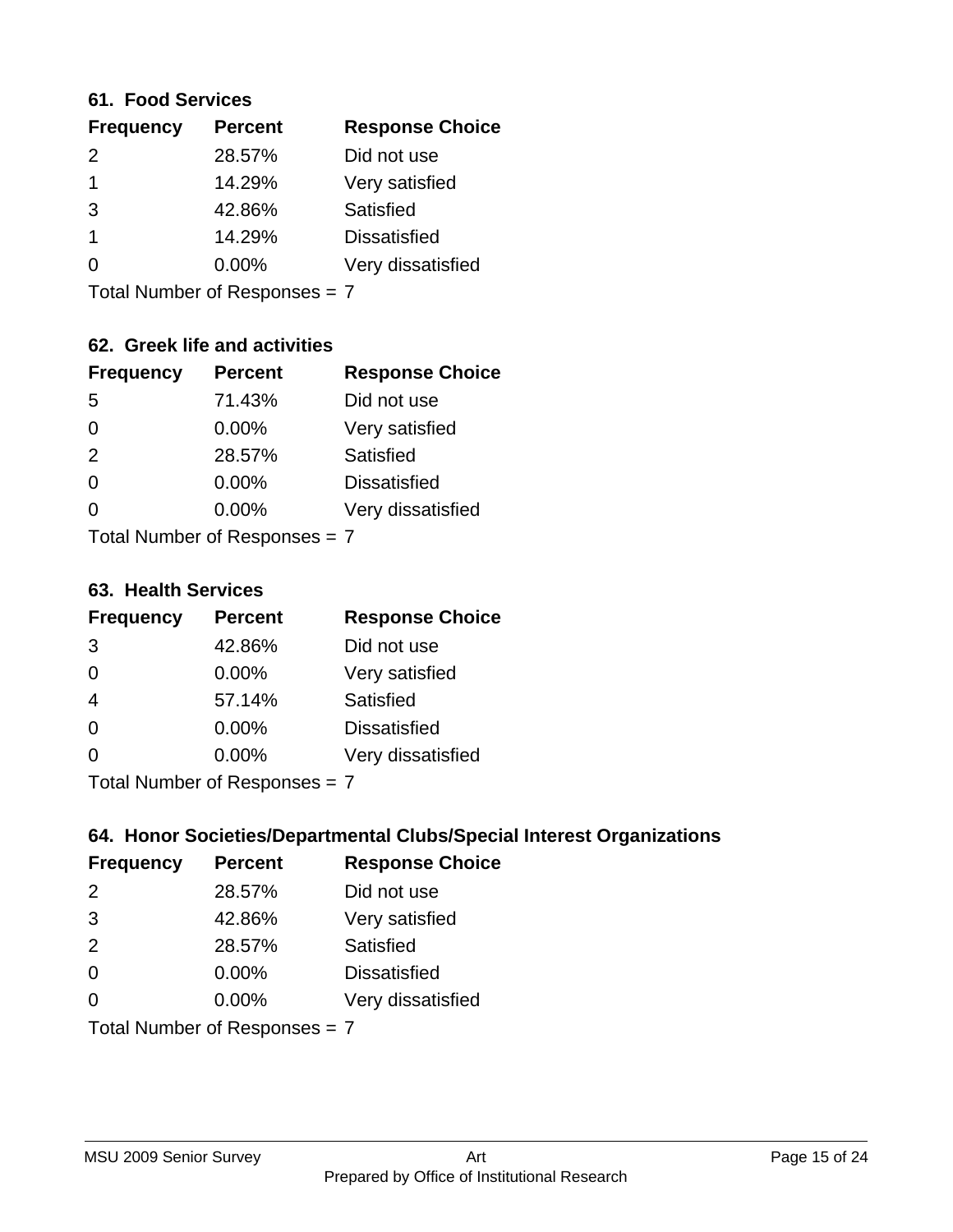# **65. International Programs and activities**

| <b>Frequency</b> | <b>Percent</b> | <b>Response Choice</b> |
|------------------|----------------|------------------------|
| .5               | 71.43%         | Did not use            |
|                  | 14.29%         | Very satisfied         |
|                  | 14.29%         | Satisfied              |
| 0                | $0.00\%$       | <b>Dissatisfied</b>    |
|                  | 0.00%          | Very dissatisfied      |
|                  |                |                        |

Total Number of Responses = 7

### **66. International student support services**

| <b>Frequency</b>                 | <b>Percent</b> | <b>Response Choice</b> |
|----------------------------------|----------------|------------------------|
| -7                               | 100.00%        | Did not use            |
| $\Omega$                         | 0.00%          | Very satisfied         |
| $\Omega$                         | $0.00\%$       | Satisfied              |
| $\Omega$                         | 0.00%          | <b>Dissatisfied</b>    |
| ∩                                | 0.00%          | Very dissatisfied      |
| $Total Number of DoEROR 202 = 7$ |                |                        |

Total Number of Responses = 7

#### **67. Intramural Sports and Recreation**

| <b>Frequency</b>              | <b>Percent</b> | <b>Response Choice</b> |
|-------------------------------|----------------|------------------------|
| -5                            | 71.43%         | Did not use            |
| $\mathbf 1$                   | 14.29%         | Very satisfied         |
| $\mathbf 1$                   | 14.29%         | <b>Satisfied</b>       |
| $\Omega$                      | $0.00\%$       | <b>Dissatisfied</b>    |
| $\Omega$                      | $0.00\%$       | Very dissatisfied      |
| $Total Number of Denonce = 7$ |                |                        |

Total Number of Responses = 7

### **68. Lowry Center/Community College**

| <b>Frequency</b>              | <b>Percent</b> | <b>Response Choice</b> |
|-------------------------------|----------------|------------------------|
| 6                             | 85.71%         | Did not use            |
| $\Omega$                      | 0.00%          | Very satisfied         |
| $\overline{\mathbf{1}}$       | 14.29%         | Satisfied              |
| $\Omega$                      | $0.00\%$       | <b>Dissatisfied</b>    |
| $\Omega$                      | 0.00%          | Very dissatisfied      |
| Total Number of Responses = 7 |                |                        |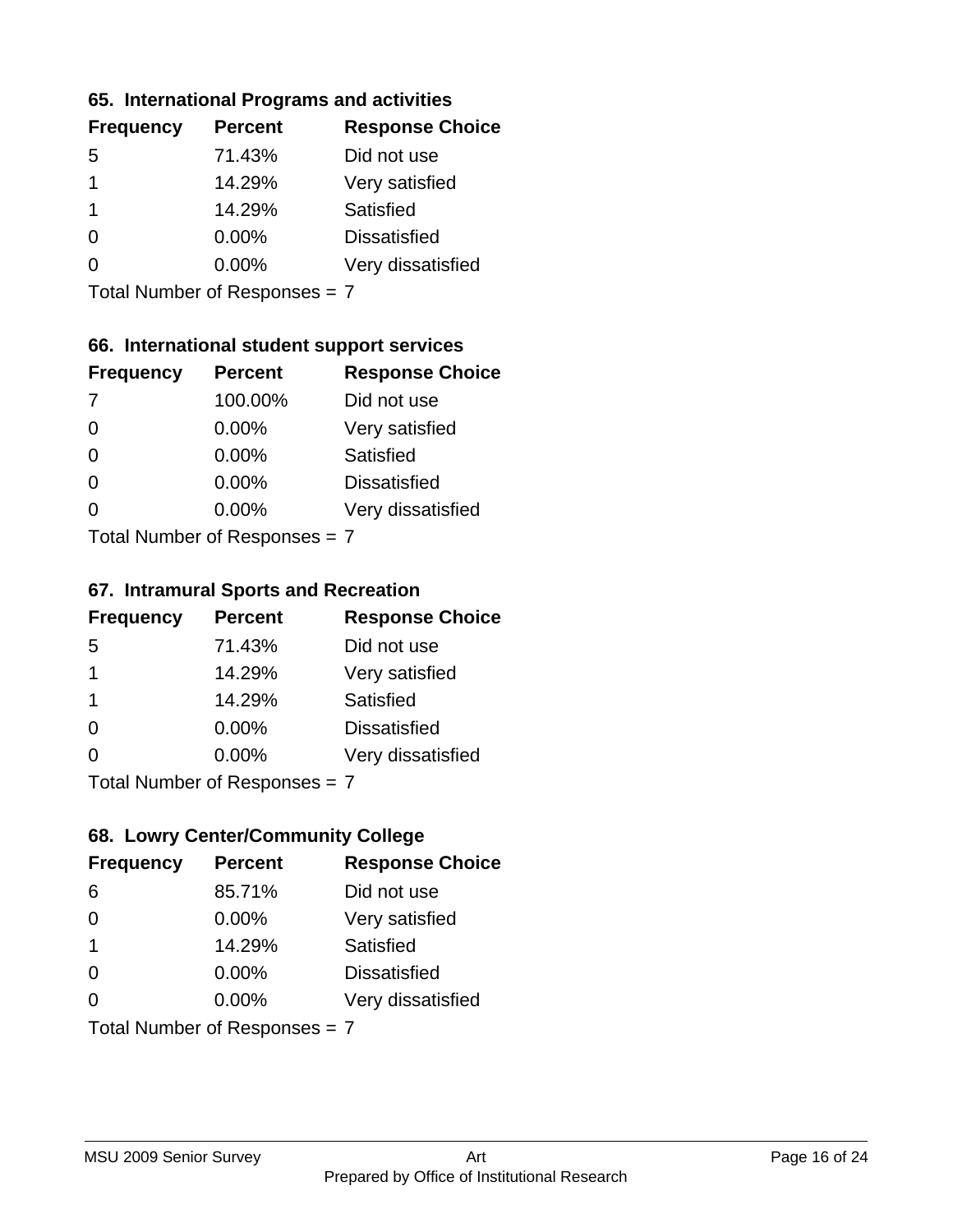### **69. Library**

| <b>Frequency</b> | <b>Percent</b> | <b>Response Choice</b> |
|------------------|----------------|------------------------|
| 1                | 14.29%         | Did not use            |
| $\mathcal{P}$    | 28.57%         | Very satisfied         |
| 4                | 57.14%         | Satisfied              |
| $\Omega$         | $0.00\%$       | <b>Dissatisfied</b>    |
| 0                | $0.00\%$       | Very dissatisfied      |
|                  |                |                        |

Total Number of Responses = 7

### **70. MAP Report**

| <b>Frequency</b>              | <b>Percent</b> | <b>Response Choice</b> |
|-------------------------------|----------------|------------------------|
|                               | 0.00%          | Did not use            |
| 2                             | 28.57%         | Very satisfied         |
| $\overline{4}$                | 57.14%         | Satisfied              |
| 1                             | 14.29%         | <b>Dissatisfied</b>    |
|                               | 0.00%          | Very dissatisfied      |
| Total Number of Responses = 7 |                |                        |

#### **71. MSU Web site**

| <b>Frequency</b>                | <b>Percent</b> | <b>Response Choice</b> |
|---------------------------------|----------------|------------------------|
| $\Omega$                        | 0.00%          | Did not use            |
| 5                               | 71.43%         | Very satisfied         |
| 2                               | 28.57%         | Satisfied              |
| $\Omega$                        | 0.00%          | <b>Dissatisfied</b>    |
| ∩                               | 0.00%          | Very dissatisfied      |
| Total Number of Responses = $7$ |                |                        |

#### **72. NCAA Sports**

| <b>Frequency</b>              | <b>Percent</b> | <b>Response Choice</b> |
|-------------------------------|----------------|------------------------|
| 6                             | 85.71%         | Did not use            |
| $\Omega$                      | 0.00%          | Very satisfied         |
| -1                            | 14.29%         | Satisfied              |
| $\Omega$                      | 0.00%          | <b>Dissatisfied</b>    |
| ∩                             | $0.00\%$       | Very dissatisfied      |
| Total Number of Responses = 7 |                |                        |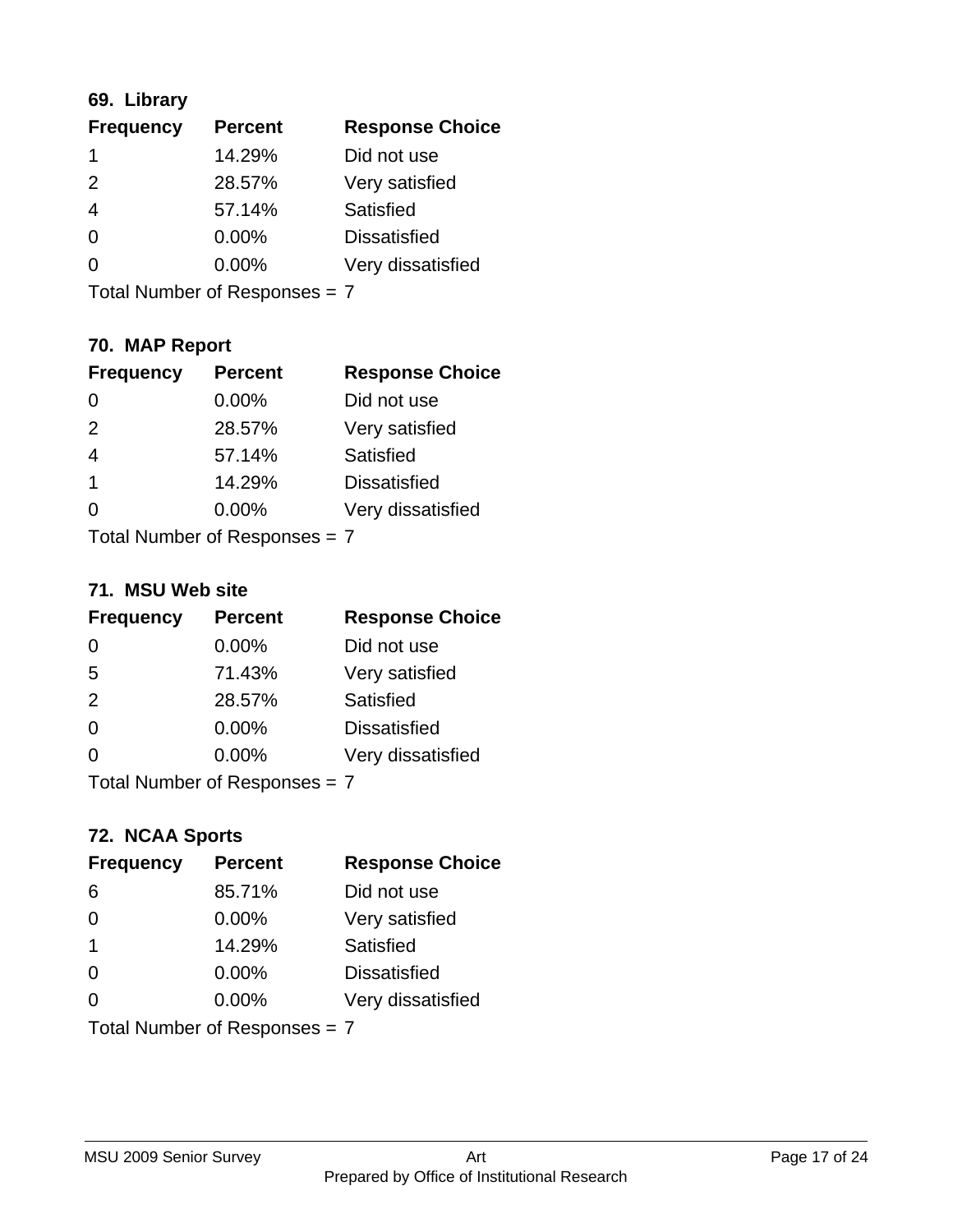#### **73. Online courses that are not e-study**

| <b>Percent</b> | <b>Response Choice</b> |
|----------------|------------------------|
| 71.43%         | Did not use            |
| 14.29%         | Very satisfied         |
| 14.29%         | Satisfied              |
| $0.00\%$       | <b>Dissatisfied</b>    |
| $0.00\%$       | Very dissatisfied      |
|                |                        |

Total Number of Responses = 7

### **74. Racer Touch Registration**

| <b>Frequency</b>            | <b>Percent</b> | <b>Response Choice</b> |
|-----------------------------|----------------|------------------------|
| 0                           | 0.00%          | Did not use            |
| 1                           | 14.29%         | Very satisfied         |
| 3                           | 42.86%         | Satisfied              |
| 3                           | 42.86%         | <b>Dissatisfied</b>    |
| ∩                           | 0.00%          | Very dissatisfied      |
| Total Number of Despanses 7 |                |                        |

Total Number of Responses = 7

### **75. Residential College programming and activities**

| <b>Frequency</b>          | <b>Percent</b> | <b>Response Choice</b> |
|---------------------------|----------------|------------------------|
| 3                         | 42.86%         | Did not use            |
| $\mathbf 1$               | 14.29%         | Very satisfied         |
| 3                         | 42.86%         | Satisfied              |
| $\Omega$                  | 0.00%          | <b>Dissatisfied</b>    |
| $\Omega$                  | 0.00%          | Very dissatisfied      |
| Total Number of Desponses |                |                        |

Total Number of Responses = 7

#### **76. Scholarships/grants/student employment**

| <b>Frequency</b> | <b>Percent</b>                | <b>Response Choice</b> |
|------------------|-------------------------------|------------------------|
| -1               | 14.29%                        | Did not use            |
| 3                | 42.86%                        | Very satisfied         |
| 3                | 42.86%                        | Satisfied              |
| $\Omega$         | 0.00%                         | <b>Dissatisfied</b>    |
| $\Omega$         | 0.00%                         | Very dissatisfied      |
|                  | Total Number of Responses = 7 |                        |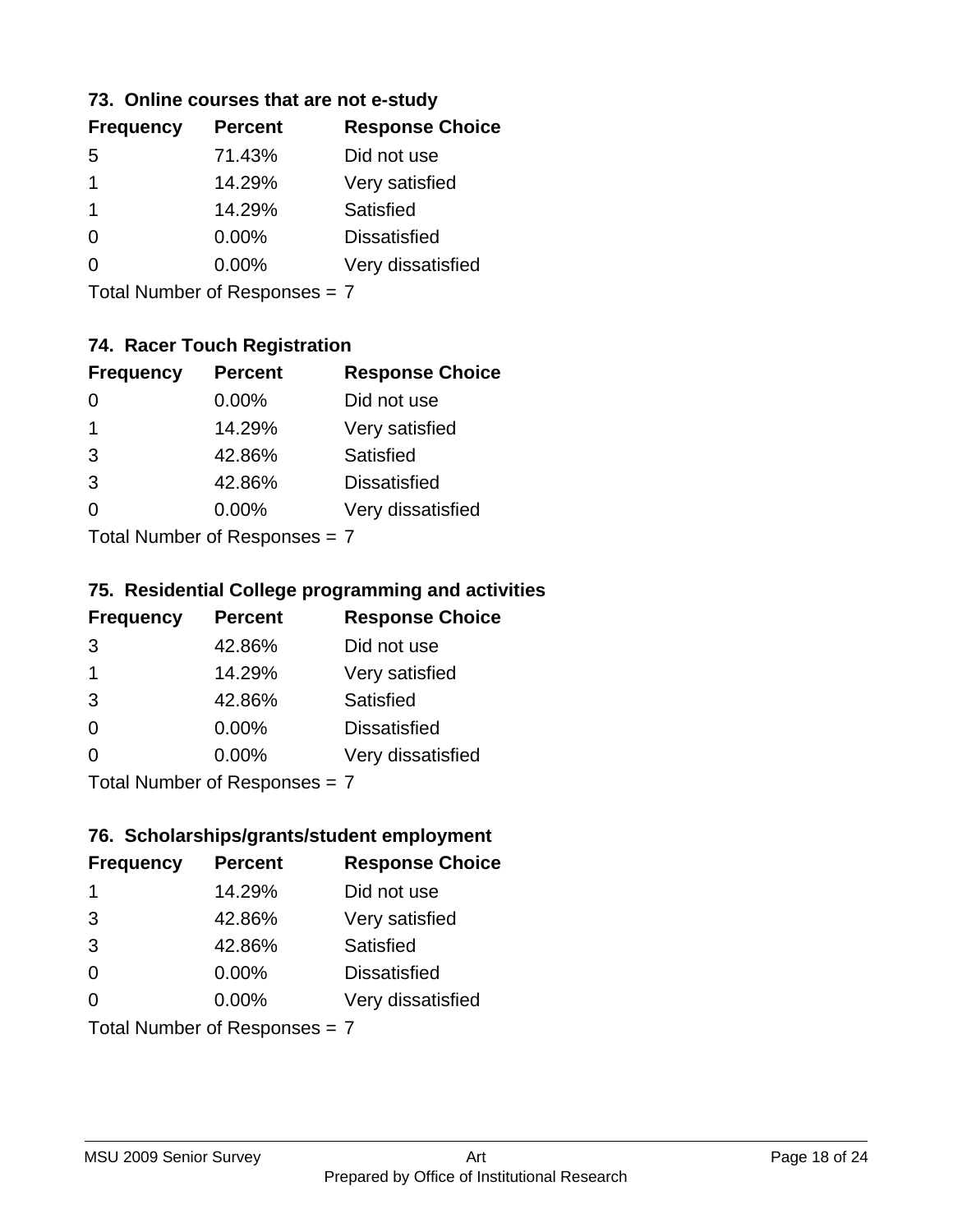### **77. Security Services**

| <b>Frequency</b> | <b>Percent</b> | <b>Response Choice</b> |
|------------------|----------------|------------------------|
| 5                | 71.43%         | Did not use            |
| 0                | $0.00\%$       | Very satisfied         |
| 2                | 28.57%         | Satisfied              |
| 0                | $0.00\%$       | <b>Dissatisfied</b>    |
| O                | $0.00\%$       | Very dissatisfied      |
|                  |                |                        |

Total Number of Responses = 7

### **78. Services for non-traditional students**

| <b>Frequency</b>              | <b>Percent</b> | <b>Response Choice</b> |
|-------------------------------|----------------|------------------------|
| 6                             | 85.71%         | Did not use            |
| 1                             | 14.29%         | Very satisfied         |
| $\Omega$                      | $0.00\%$       | <b>Satisfied</b>       |
| $\Omega$                      | $0.00\%$       | <b>Dissatisfied</b>    |
| 0                             | 0.00%          | Very dissatisfied      |
| $Total Number of Denonce = 7$ |                |                        |

Total Number of Responses = 7

### **79. Student Support Services (Trio)**

| <b>Frequency</b>              | <b>Percent</b> | <b>Response Choice</b> |
|-------------------------------|----------------|------------------------|
| 6                             | 85.71%         | Did not use            |
| $\Omega$                      | $0.00\%$       | Very satisfied         |
| $\mathbf 1$                   | 14.29%         | Satisfied              |
| $\Omega$                      | $0.00\%$       | <b>Dissatisfied</b>    |
| 0                             | 0.00%          | Very dissatisfied      |
| $Total Number of Doepopoog -$ |                |                        |

I otal Number of Responses = 7

### **80. Student PIN System**

| <b>Frequency</b> | <b>Percent</b>                | <b>Response Choice</b> |
|------------------|-------------------------------|------------------------|
| 0                | 0.00%                         | Did not use            |
| $\overline{4}$   | 57.14%                        | Very satisfied         |
| 3                | 42.86%                        | Satisfied              |
| $\Omega$         | 0.00%                         | <b>Dissatisfied</b>    |
| $\Omega$         | $0.00\%$                      | Very dissatisfied      |
|                  | Total Number of Responses = 7 |                        |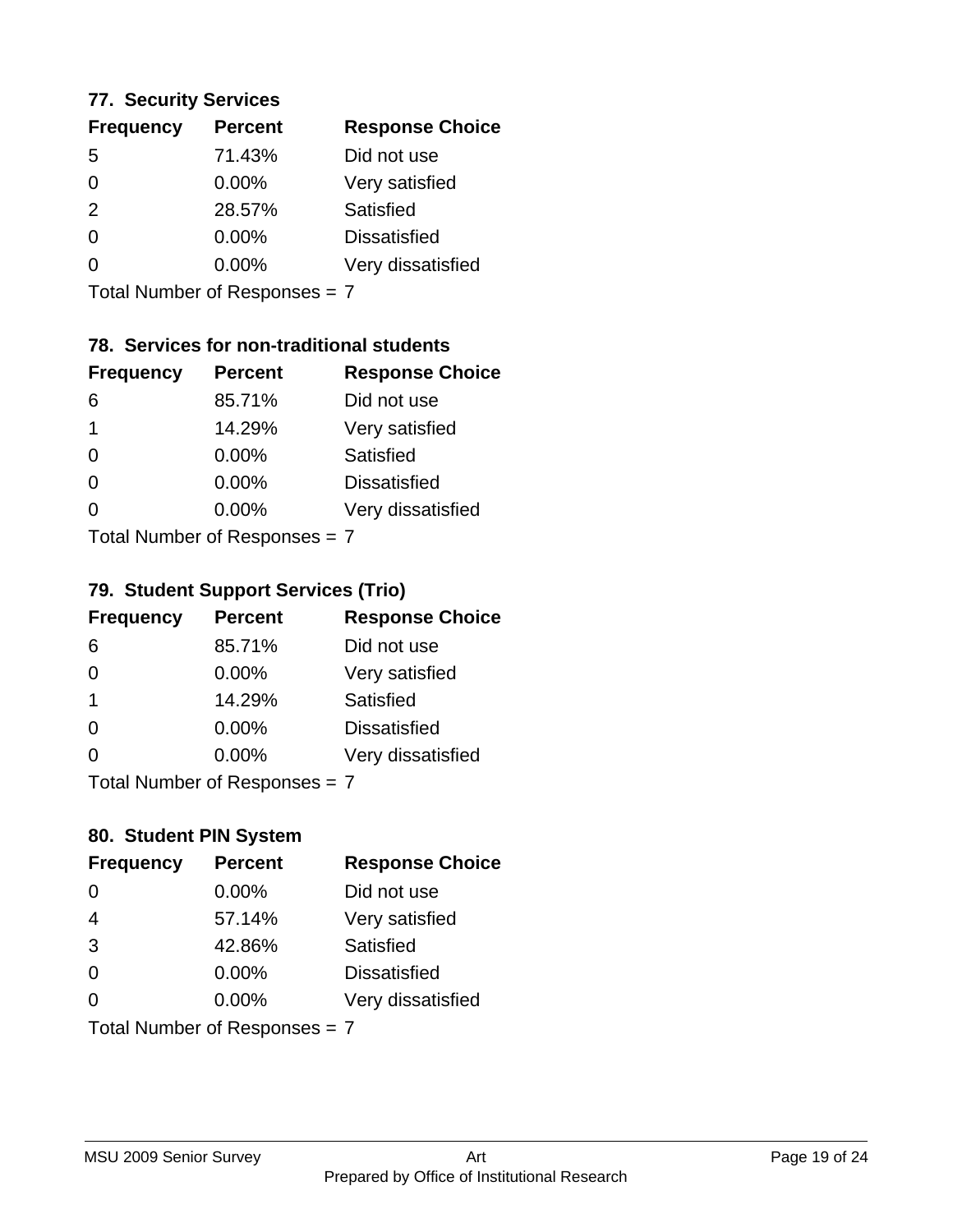### **81. Student Records/Transcript Services**

| <b>Frequency</b> | <b>Percent</b> | <b>Response Choice</b> |
|------------------|----------------|------------------------|
|                  | 14.29%         | Did not use            |
| 3                | 42.86%         | Very satisfied         |
| 3                | 42.86%         | Satisfied              |
| $\Omega$         | 0.00%          | <b>Dissatisfied</b>    |
|                  | $0.00\%$       | Very dissatisfied      |

Total Number of Responses = 7

### **82. Computer and Internet access for study and research needs**

| <b>Frequency</b>           | <b>Percent</b> | <b>Response Choice</b> |
|----------------------------|----------------|------------------------|
|                            | 0.00%          | Did not use            |
| $\overline{4}$             | 57.14%         | Very satisfied         |
| 3                          | 42.86%         | <b>Satisfied</b>       |
| $\Omega$                   | 0.00%          | <b>Dissatisfied</b>    |
| 0                          | 0.00%          | Very dissatisfied      |
| Tatal Number of Desperance |                |                        |

Total Number of Responses = 7

#### **83. Women's Center**

| <b>Frequency</b>          | <b>Percent</b> | <b>Response Choice</b> |
|---------------------------|----------------|------------------------|
| -7                        | 100.00%        | Did not use            |
| $\Omega$                  | $0.00\%$       | Very satisfied         |
| $\Omega$                  | $0.00\%$       | Satisfied              |
| $\Omega$                  | $0.00\%$       | <b>Dissatisfied</b>    |
| ∩                         | 0.00%          | Very dissatisfied      |
| Total Number of Desperace |                |                        |

Total Number of Responses = 7

#### **84. To what extent did you participate in Residential College activities?**

| <b>Frequency</b> | <b>Percent</b>              | <b>Response Choice</b> |
|------------------|-----------------------------|------------------------|
| 3                | 42.86%                      | Did not participate    |
| $\mathcal{P}$    | 28.57%                      | Frequently             |
|                  | 14.29%                      | Occasionally           |
|                  | 14.29%                      | Seldom                 |
|                  | Total Number of Despesses 7 |                        |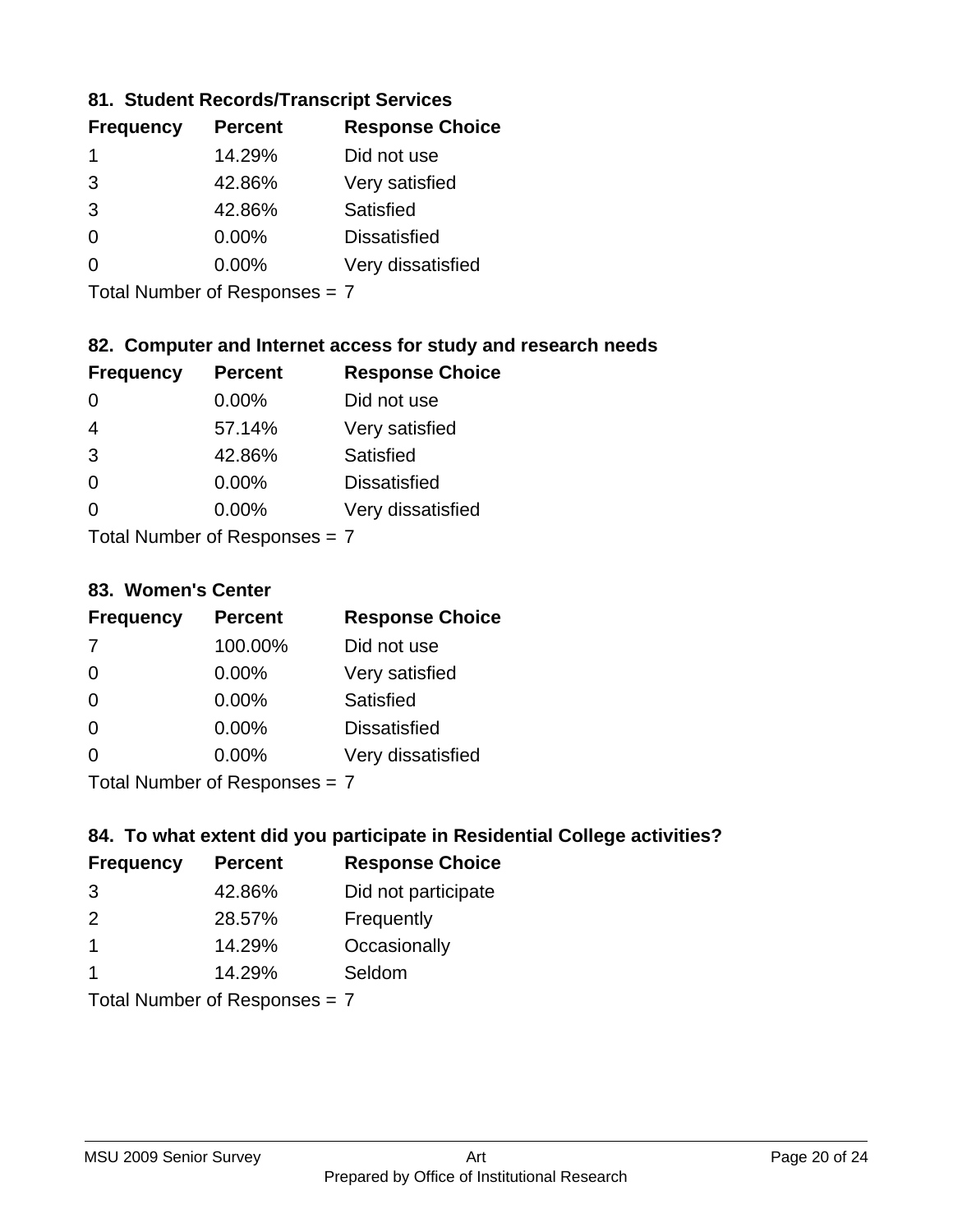| <b>Percent</b> | <b>Response Choice</b>                 |
|----------------|----------------------------------------|
| 42.86%         | Not familiar with Residential Colleges |
| 14.29%         | Very positive                          |
| 42.86%         | <b>Positive</b>                        |
| 0.00%          | <b>Negative</b>                        |
| $0.00\%$       | Very negative                          |
|                |                                        |

**85. Which phrase best describes your opinion of Residential Colleges?**

Total Number of Responses = 7

#### **Questions 86-95**

**University Graduate." Please indicate how effective your MSU experience was in The University has formulated ten desired "Characteristics of the Murray State enhancing your abilities in each area.**

**86. Engage in mature, independent and creative thought and express that thought effectively in oral and written communication;**

| <b>Frequency</b> | <b>Percent</b> | <b>Response Choice</b> |
|------------------|----------------|------------------------|
| $\mathcal{P}$    | 33.33%         | Very effective         |
| 4                | 66.67%         | Effective              |
| $\Omega$         | 0.00%          | Ineffective            |
| ∩                | 0.00%          | Very ineffective       |

Total Number of Responses = 6

**87. Understand and apply the critical and scientific methodologies that** 

**academic disciplines employ to discover knowledge and ascertain its validity;**

| <b>Frequency</b> | <b>Percent</b> | <b>Response Choice</b> |
|------------------|----------------|------------------------|
| 3                | 50.00%         | Very effective         |
| 3                | 50.00%         | Effective              |
| $\Omega$         | 0.00%          | Ineffective            |
| $\Omega$         | 0.00%          | Very ineffective       |
|                  |                |                        |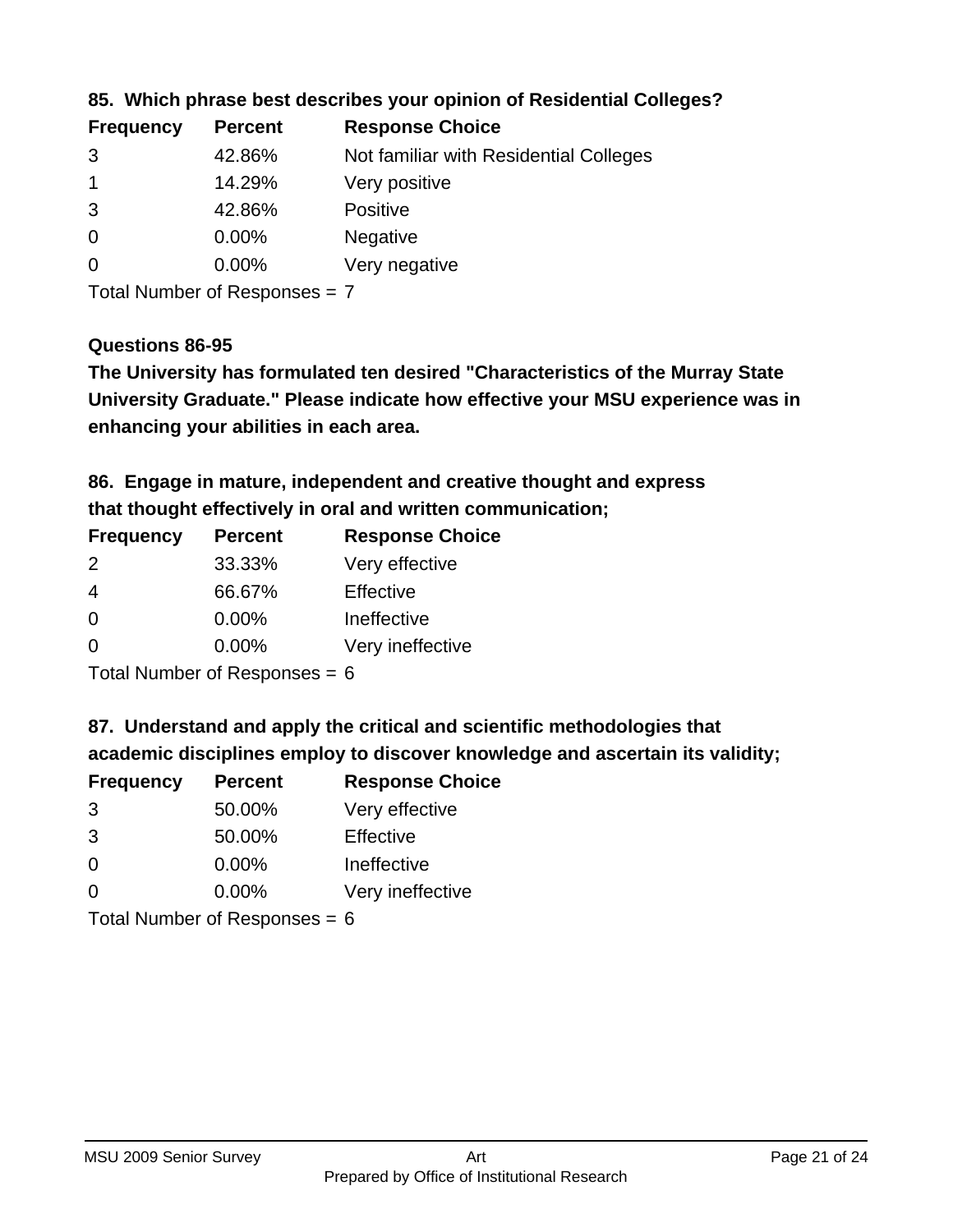# **88. Apply sound standards of information gathering, analysis and evaluation to reach logical decisions;**

| <b>Frequency</b> | <b>Percent</b> | <b>Response Choice</b> |
|------------------|----------------|------------------------|
| 2                | 33.33%         | Very effective         |
| $\overline{4}$   | 66.67%         | Effective              |
| $\Omega$         | 0.00%          | Ineffective            |
| $\Omega$         | 0.00%          | Very ineffective       |
|                  |                |                        |

Total Number of Responses = 6

# **89. Understand the roles and applications of science and technology in the solution of the problems of a changing world;**

| <b>Frequency</b> | <b>Percent</b>                                                                                                 | <b>Response Choice</b> |
|------------------|----------------------------------------------------------------------------------------------------------------|------------------------|
| -1               | 16.67%                                                                                                         | Very effective         |
| 4                | 66.67%                                                                                                         | Effective              |
| -1               | 16.67%                                                                                                         | Ineffective            |
| $\Omega$         | 0.00%                                                                                                          | Very ineffective       |
|                  | The INDIAN Contract Contract in the Contract of Contract of Contract of Contract of Contract of Contract of Co |                        |

Total Number of Responses = 6

# **90. Demonstrate a critical understanding of the world's historical, literary, philosophical, and artistic traditions;**

| <b>Frequency</b> | <b>Percent</b> | <b>Response Choice</b> |
|------------------|----------------|------------------------|
| 3                | 50.00%         | Very effective         |
| $\mathcal{P}$    | 33.33%         | Effective              |
| $\overline{1}$   | 16.67%         | Ineffective            |
| $\Omega$         | 0.00%          | Very ineffective       |
|                  |                |                        |

Total Number of Responses = 6

# **91. Understand the dynamics of cultural diversity, of competing economic and political systems, and of complex moral and ethical issues;**

| <b>Frequency</b>                | <b>Percent</b> | <b>Response Choice</b> |
|---------------------------------|----------------|------------------------|
| 3                               | 50.00%         | Very effective         |
| $\mathbf 1$                     | 16.67%         | Effective              |
| 2                               | 33.33%         | Ineffective            |
| $\Omega$                        | $0.00\%$       | Very ineffective       |
| Total Number of Responses = $6$ |                |                        |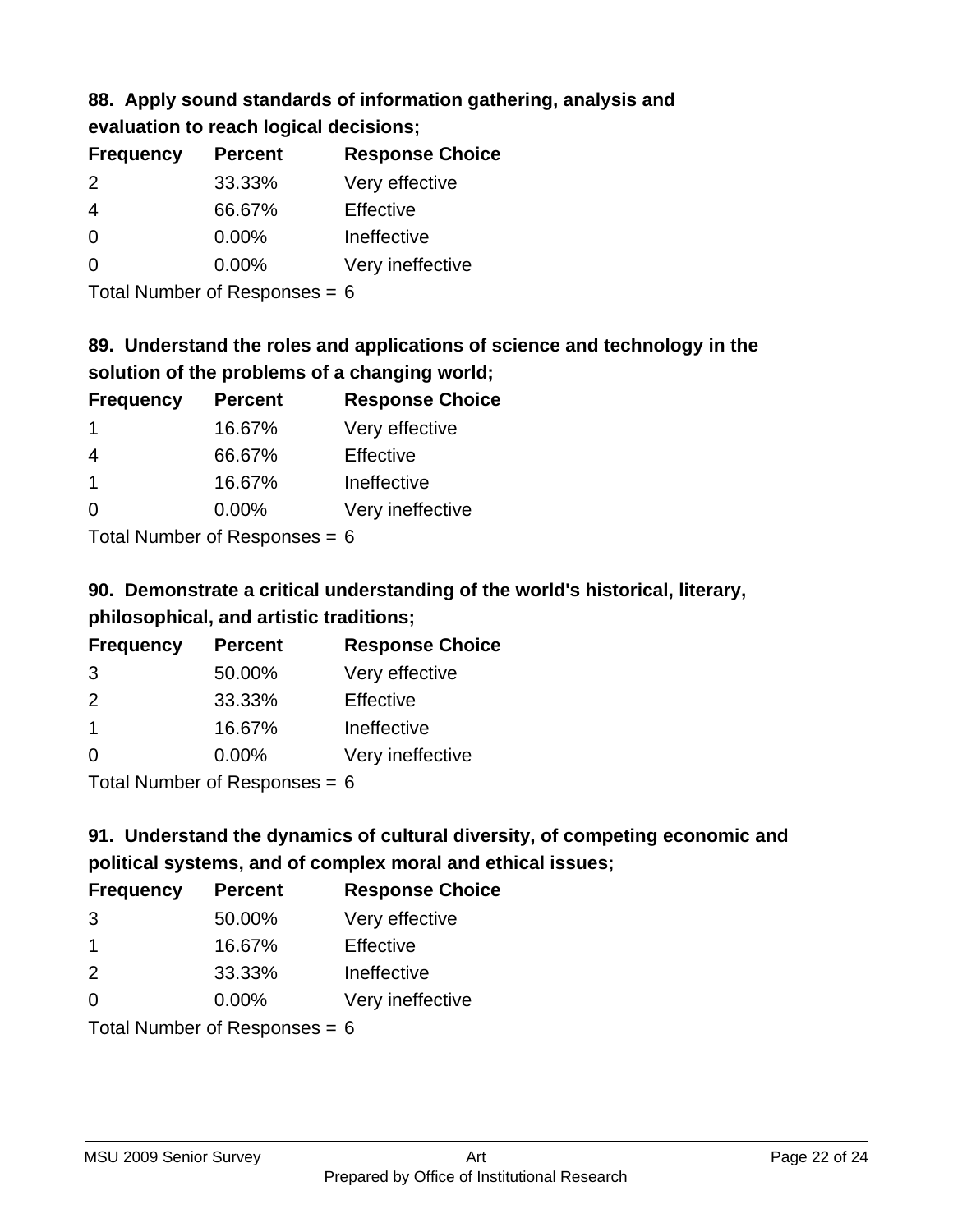### **92. Understand the nature of and engage in ethical behavior and**

**responsible citizenship;**

| <b>Percent</b> | <b>Response Choice</b> |
|----------------|------------------------|
| 33.33%         | Very effective         |
| 33.33%         | Effective              |
| 33.33%         | Ineffective            |
| $0.00\%$       | Very ineffective       |
|                |                        |

Total Number of Responses = 6

# **93. Understand the importance of the behaviors necessary to maintain a healthy lifestyle;**

| <b>Frequency</b> | <b>Percent</b>                                                                                                                                                                                                                 | <b>Response Choice</b> |
|------------------|--------------------------------------------------------------------------------------------------------------------------------------------------------------------------------------------------------------------------------|------------------------|
| 2                | 33.33%                                                                                                                                                                                                                         | Very effective         |
| $\mathcal{P}$    | 33.33%                                                                                                                                                                                                                         | Effective              |
| 2                | 33.33%                                                                                                                                                                                                                         | Ineffective            |
| $\Omega$         | 0.00%                                                                                                                                                                                                                          | Very ineffective       |
|                  | The Little and the Little Communist Communist Communist Communist Communist Communist Communist Communist Communist Communist Communist Communist Communist Communist Communist Communist Communist Communist Communist Commun |                        |

Total Number of Responses = 6

### **94. Demonstrate mastery of a chosen field of study; and**

| <b>Frequency</b> | <b>Percent</b> | <b>Response Choice</b> |
|------------------|----------------|------------------------|
| 3                | 50.00%         | Very effective         |
| 3                | 50.00%         | Effective              |
| $\Omega$         | $0.00\%$       | Ineffective            |
| ∩                | $0.00\%$       | Very ineffective       |
|                  |                |                        |

Total Number of Responses = 6

### **95. Value intellectual pursuit and continuous learning in a changing world.**

| <b>Frequency</b> | <b>Percent</b>                                                                                                                                                                                                                 | <b>Response Choice</b> |
|------------------|--------------------------------------------------------------------------------------------------------------------------------------------------------------------------------------------------------------------------------|------------------------|
| 3                | 50.00%                                                                                                                                                                                                                         | Very effective         |
| 3                | 50.00%                                                                                                                                                                                                                         | Effective              |
| $\Omega$         | 0.00%                                                                                                                                                                                                                          | Ineffective            |
| $\Omega$         | 0.00%                                                                                                                                                                                                                          | Very ineffective       |
|                  | The INDIAN Contract Contract in the Contract of The Contract of The Contract of The Contract of The Contract of The Contract of The Contract of The Contract of The Contract of The Contract of The Contract of The Contract o |                        |